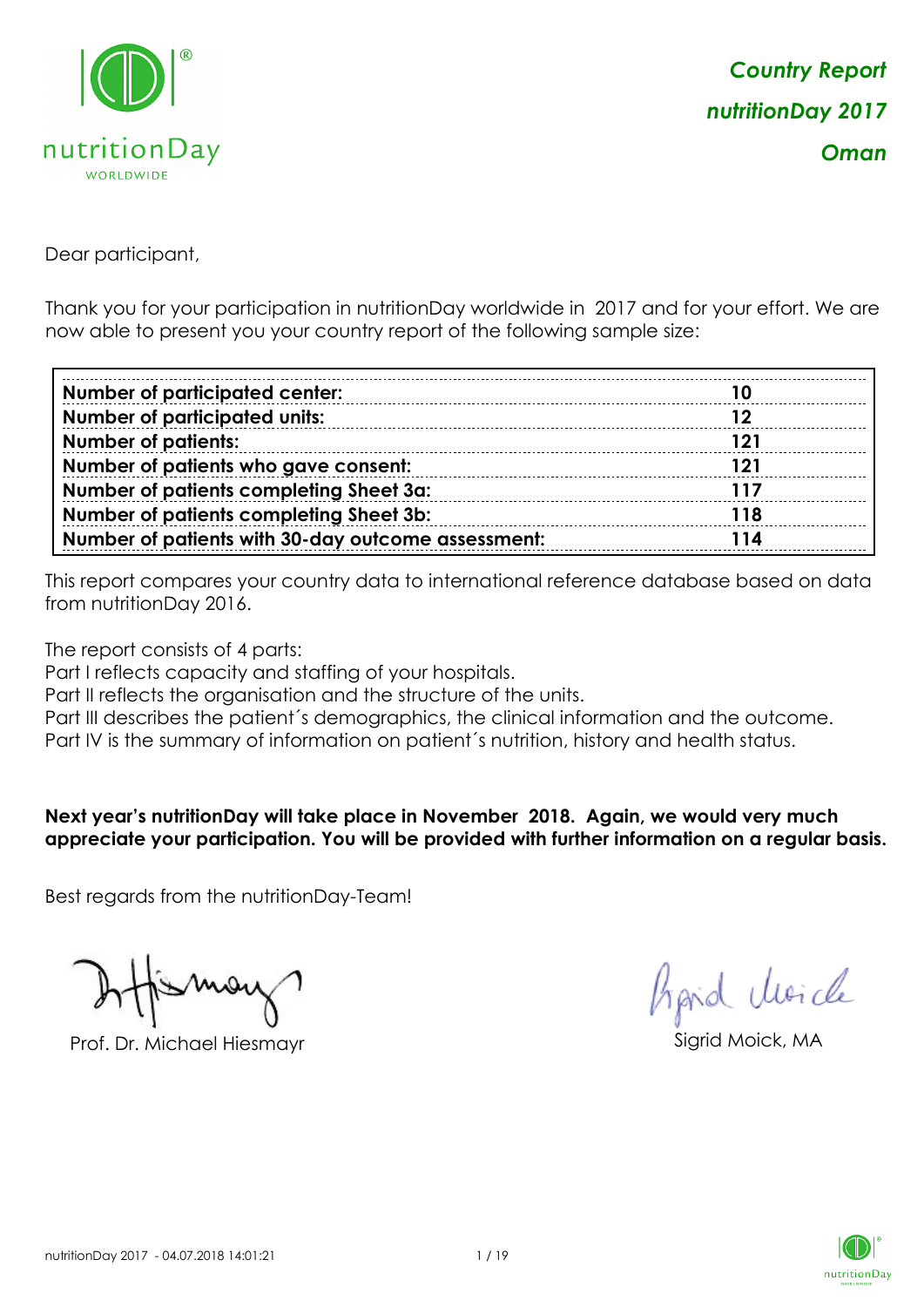## *I. Hospital capacity and staffing ("Hospital sheet")*

|                                                                                    | <b>YOUR RESULTS</b> | <b>REFERENCE RESULTS</b> |
|------------------------------------------------------------------------------------|---------------------|--------------------------|
| 1. Total number of beds in hospital                                                | 241 [202-290]       | 290 [162-548]            |
|                                                                                    |                     |                          |
| 2. Total number of admissions in the hospital last year                            | 17477 [9935-29486]  | 16544 [7529-35485]       |
|                                                                                    |                     |                          |
| 3. Total number of staff in the hospital                                           |                     |                          |
| <b>Total medical doctors</b>                                                       | 145 [87-232]        | 161 [64-352]             |
| <b>Medical specialists</b>                                                         | 95 [69-130]         | 108 [42-202]             |
| Medical non-specialists                                                            | 74 [54-84]          | 33 [11-78]               |
| <b>Nurses</b>                                                                      | 411 [372-675]       | 347 [123-753]            |
| <b>Dieticians</b>                                                                  | $4[2-5]$            | $4[2-8]$                 |
| Nutritionists                                                                      | $0 [0-1]$           | $1[0-4]$                 |
| Pharmacists                                                                        | 33 [30-37]          | 6 [3-17]                 |
| Kitchen staff                                                                      | 41 [35-55]          | 29 [13-53]               |
|                                                                                    |                     |                          |
| <b>Full time equivalent</b>                                                        |                     |                          |
| <b>Total medical doctors</b>                                                       | 189 [155-352]       | 119 [53-333]             |
| <b>Medical specialists</b>                                                         | 115 [91-175]        | 88 [43-204]              |
| Medical non-specialists                                                            | 74 [64-112]         | 31 [10-79]               |
| <b>Nurses</b>                                                                      | 380 [365-1158]      | 309 [119-725]            |
| <b>Dieticians</b>                                                                  | $6[5-10]$           | $4[2-7]$                 |
| Nutritionists                                                                      | $0 [0-0]$           | $1[0-3]$                 |
| Pharmacists                                                                        | 36 [34-37]          | $5[3-15]$                |
| Kitchen staff                                                                      | 38 [37-164]         | 22 [13-46]               |
|                                                                                    |                     |                          |
| 4. Does the hospital have a nutrition care strategy?                               | 8 (80.0%) Yes       | 203 (77.5%) Yes          |
|                                                                                    |                     |                          |
| 5. Which nutrition-related standards or routine activities exist in your hospital? |                     |                          |
| Nutrition training is available                                                    | 5 (50.0%) Yes       | 170 (64.9%) Yes          |
| Nutrition steering committee is available                                          | 4 (40.0%) Yes       | 151 (57.6%) Yes          |
| Quality indicators are recorded and reported to national<br>or regional level      | 5 (50.0%) Yes       | 105 (40.1%) Yes          |
| Quality indicators are used for internal benchmarking                              | 6 (60.0%) Yes       | 134 (51.1%) Yes          |
| Patient feedback about food and food service is collected<br>using a questionnaire | 9 (90.0%) Yes       | 184 (70.2%) Yes          |
| None                                                                               |                     | 17 (6.5%) Yes            |
| No answer given                                                                    |                     |                          |

### **6. Which codes are available /routinely used in your hospital for billing and reimbursement purposes?**

| <b>Codes available</b>     |               |                 |
|----------------------------|---------------|-----------------|
| <b>Nutrition Support</b>   | 3 (30.0%) Yes | 121 (46.2%) Yes |
| Oral nutrition supplements | 5 (50.0%) Yes | 99 (37.8%) Yes  |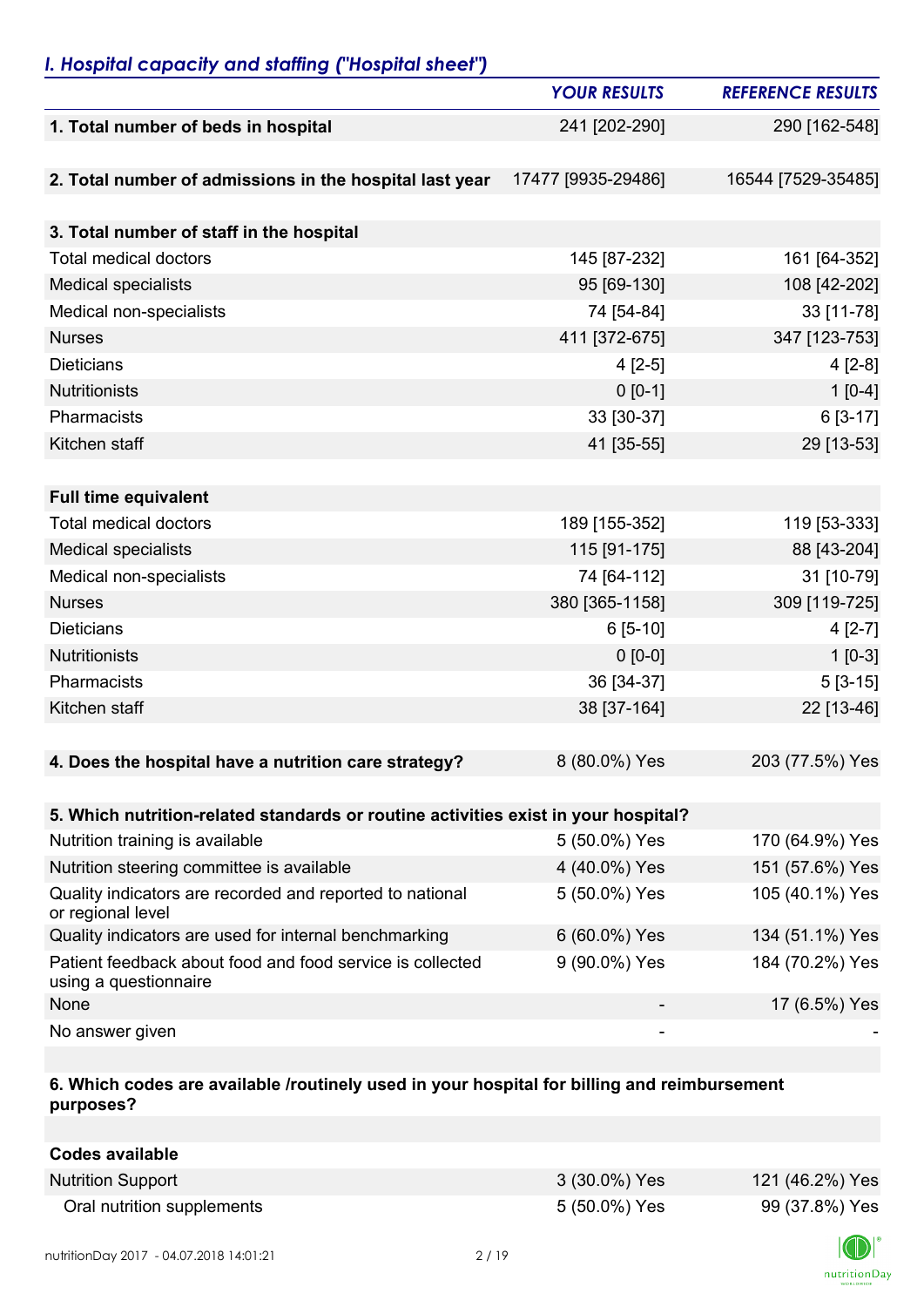| Parenteral nutrition                                      | 4 (40.0%) Yes | 139 (53.1%) Yes |
|-----------------------------------------------------------|---------------|-----------------|
| <b>Enteral nutrition</b>                                  | 5 (50.0%) Yes | 119 (45.4%) Yes |
| Dietary counseling                                        | 4 (40.0%) Yes | 86 (32.8%) Yes  |
| Specific dietary interventions                            | 3 (30.0%) Yes | 70 (26.7%) Yes  |
| Screening for malnutrition                                | 3 (30.0%) Yes | 61 (23.3%) Yes  |
| <b>Risk of malnutrition</b>                               | 2 (20.0%) Yes | 63 (24.0%) Yes  |
| Malnutrition (in general)                                 | 4 (40.0%) Yes | 118 (45.0%) Yes |
| Severity of malnutrition (i.e. mild, moderate, severe)    | 4 (40.0%) Yes | 114 (43.5%) Yes |
| No information available from billing/finance/controlling | 4 (40.0%) Yes | 39 (14.9%) Yes  |
| No answer given                                           |               | 21 (8.0%)       |
|                                                           |               |                 |
| <b>Codes routinely used</b>                               |               |                 |
| <b>Nutrition Support</b>                                  | 5 (50.0%) Yes | 100 (38.2%) Yes |
| Oral nutrition supplements                                | 4 (40.0%) Yes | 82 (31.3%) Yes  |
| Parenteral nutrition                                      | 4 (40.0%) Yes | 123 (46.9%) Yes |
| <b>Enteral nutrition</b>                                  | 5 (50.0%) Yes | 103 (39.3%) Yes |
| Dietary counseling                                        | 4 (40.0%) Yes | 68 (26.0%) Yes  |
| Specific dietary interventions                            | 3 (30.0%) Yes | 59 (22.5%) Yes  |
| Screening for malnutrition                                | 2 (20.0%) Yes | 48 (18.3%) Yes  |
| <b>Risk of malnutrition</b>                               | 2 (20.0%) Yes | 44 (16.8%) Yes  |
| Malnutrition (in general)                                 | 4 (40.0%) Yes | 98 (37.4%) Yes  |
| Severity of malnutrition (i.e. mild, moderate, severe)    | 3 (30.0%) Yes | 98 (37.4%) Yes  |
| No information available from billing/finance/controlling | 5 (50.0%) Yes | 46 (17.6%) Yes  |
| No answer given                                           |               | 31(1.5%)        |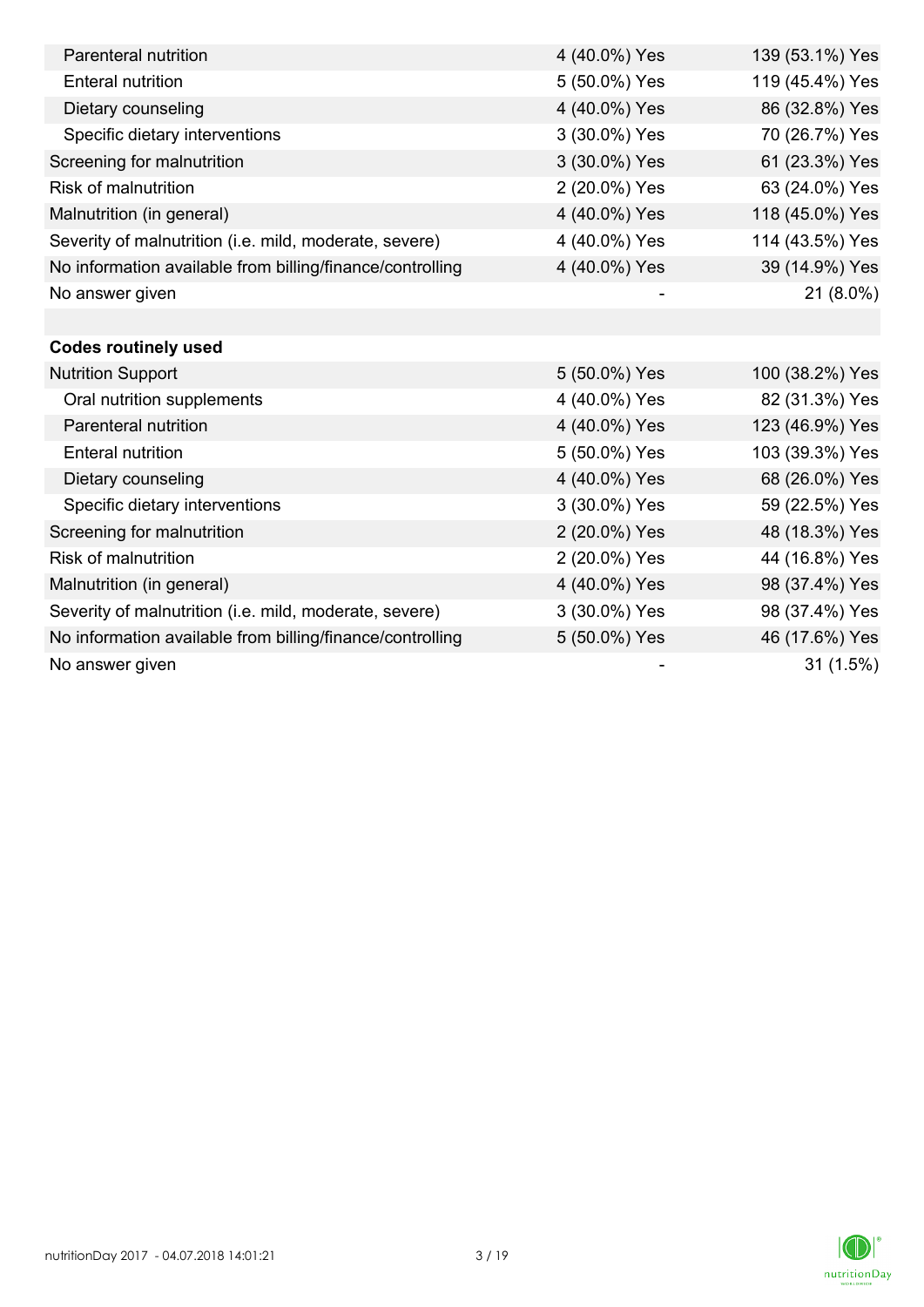# *II. Unit organisation and structures ("Sheet 1a/1b")*

|                                                                       | <b>YOUR RESULTS</b>      | <b>REFERENCE RESULTS</b> |
|-----------------------------------------------------------------------|--------------------------|--------------------------|
|                                                                       |                          |                          |
| Internal Medicine / General                                           | 5(41.7%)                 | 20.2%                    |
| Internal Medicine / Cardiology                                        |                          | 5.5%                     |
| Internal Medicine / Gastroenterology & hepatology                     |                          | 6.5%                     |
| Internal Medicine / Geriatrics                                        |                          | 8.2%                     |
| Internal Medicine / Infectious diseases                               | $\overline{\phantom{a}}$ | 1.1%                     |
| Internal Medicine / Nephrology                                        | $\overline{\phantom{a}}$ | 1.1%                     |
| Internal Medicine / Oncology (incl. radiotherapy)                     | $1(8.3\%)$               | 7.6%                     |
| Interdisciplinary                                                     |                          | 4.4%                     |
| Long term care                                                        | ٠                        | 2.1%                     |
| Neurology                                                             |                          | 2.9%                     |
| Surgery / General                                                     | $\overline{\phantom{a}}$ | 17.3%                    |
| Surgery/ Cardiac/Vascular/Thoracic                                    |                          | 1.5%                     |
| Surgery / Neurosurgery                                                |                          | 1.1%                     |
| Surgery / Orthopedic                                                  | $1(8.3\%)$               | 4.2%                     |
| Trauma                                                                |                          | 1.5%                     |
| Ear Nose Throat (ENT)                                                 |                          | 1.5%                     |
| Gynecology / Obstetrics                                               | 2(16.7%)                 | 2.1%                     |
| Pediatrics                                                            |                          | 0.0%                     |
| Psychiatry                                                            |                          | 0.6%                     |
| <b>Others</b>                                                         | $3(25.0\%)$              | 10.7%                    |
|                                                                       |                          |                          |
| 2. Number of registered inpatients at noon                            | 18 [16-22]               | 25 [18-34]               |
|                                                                       |                          |                          |
| 3. Total bed capacity of the unit                                     | 31 [26-32]               | 31 [25-44]               |
|                                                                       |                          |                          |
| 4. Number of each type of staff in the unit for TODAY's morning shift |                          |                          |
|                                                                       |                          |                          |
| <b>Fully trained</b>                                                  |                          |                          |
| <b>Medical doctors</b>                                                | $3[1-6]$                 | $4 [2-8]$                |
| <b>Nurses</b>                                                         | $6[5-6]$                 | $5[4-8]$                 |
| Nursing aides                                                         | $1[0-2]$                 | $2[1-4]$                 |
| <b>Dieticians</b>                                                     | $1[1-1]$                 | $1 [0-1]$                |
| <b>Nutritionists</b>                                                  | $0 [0-0]$                | $0 [0-1]$                |
| Administrative staff                                                  | $1[0-1]$                 | $1[0-2]$                 |
| Other staff involved in patient care                                  | $2[1-3]$                 | $1[0-3]$                 |
|                                                                       |                          |                          |
| In training                                                           |                          |                          |
| <b>Medical doctors</b>                                                | $2[2-4]$                 | $1[0-3]$                 |
| <b>Medical students</b>                                               | $1[1-2]$                 | $0 [0-2]$                |
| <b>Nurses</b>                                                         | $2[1-3]$                 | $1 [0-3]$                |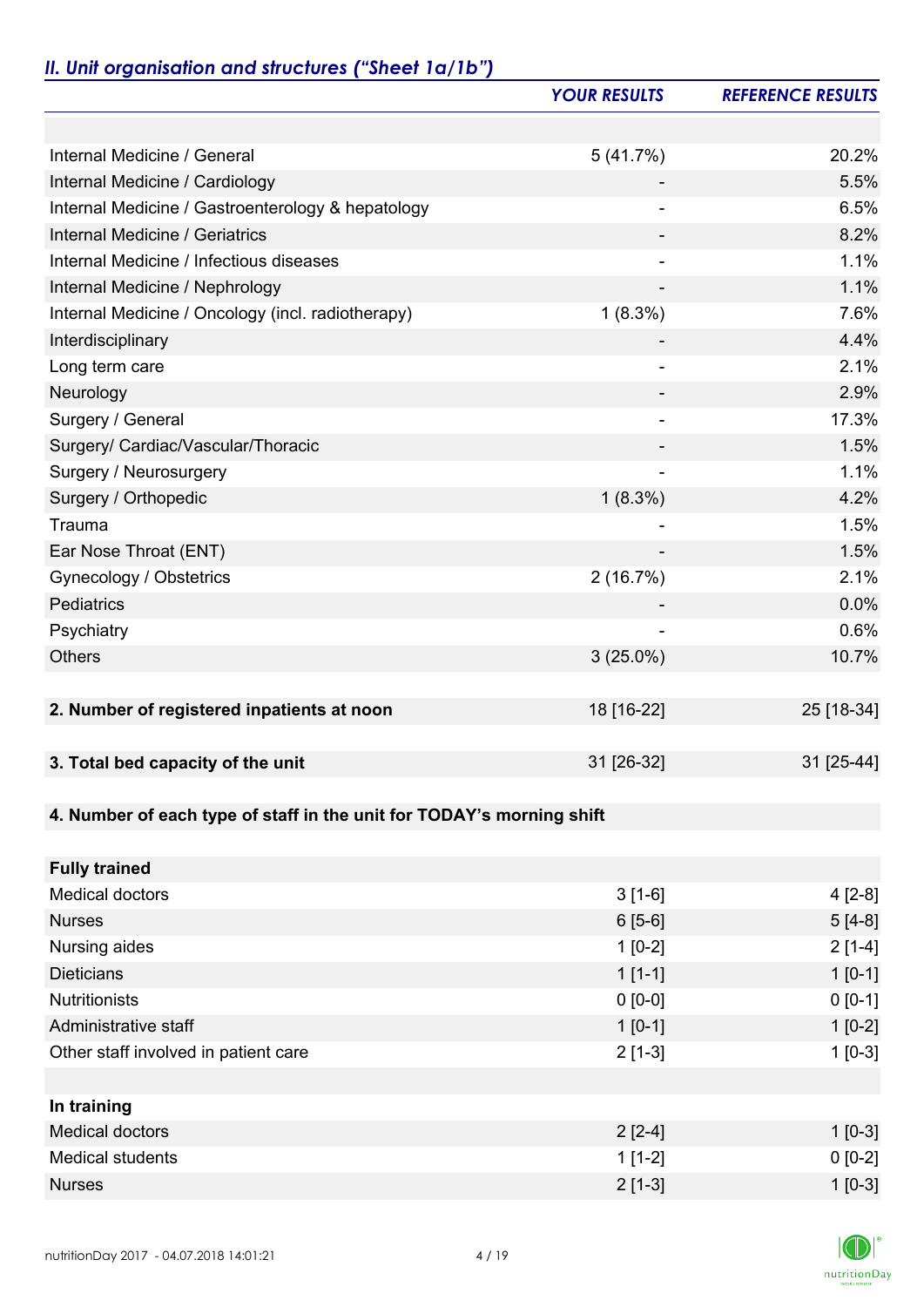| Nursing aides                                                                                       | $0 [0-0]$     | $0 [0-0]$       |
|-----------------------------------------------------------------------------------------------------|---------------|-----------------|
| <b>Dieticians</b>                                                                                   | $0 [0-1]$     | $0 [0-0]$       |
| <b>Nutritionists</b>                                                                                | $0 [0-0]$     | $0[0-0]$        |
| Other staff involved in patient care                                                                | $0 [0-0]$     | $0 [0-0]$       |
|                                                                                                     |               |                 |
| 5. Is there a nutrition support team in your hospital<br>available?                                 | 12 (100%) Yes | 337 (74.2%) Yes |
| 6. Does the unit have a nutrition care strategy?                                                    | 6 (50.0%) Yes | 330 (72.7%) Yes |
|                                                                                                     |               |                 |
| 7. Is there a person in your unit responsible for<br>nutrition care?                                | 3 (25.0%) Yes | 331 (72.9%) Yes |
| 8. Is there a dietician, nutritionist or dietetic assistant<br>available for your unit?             | 9 (75.0%) Yes | 410 (90.3%) Yes |
| 9. Is specific staff responsible for providing feeding<br>assistance to patients during meal times? | 5 (41.7%) Yes | 282 (62.1%) Yes |
| 10. How do you MAINLY screen/monitor patients for<br>malnutrition?                                  |               |                 |
| At admission                                                                                        |               |                 |
|                                                                                                     | 3 (25.0%) Yes | 46 (9.7%) Yes   |
| No routine screening<br>No fixed criteria                                                           | 1 (8.3%) Yes  | 10 (2.1%) Yes   |
| Experience / visual assessment only                                                                 | 2 (16.7%) Yes | 43 (9.1%) Yes   |
| Weighing / BMI only                                                                                 | 6 (50.0%) Yes | 66 (13.9%) Yes  |
| <b>Nutritional Risk Screening (NRS) 2002</b>                                                        |               | 136 (28.6%) Yes |
| Malnutrition Universal Screening Tool (MUST)                                                        |               | 29 (6.1%) Yes   |
| Malnutrition Screening tool (MST)                                                                   |               | 42 (8.8%) Yes   |
| <b>SNAQ</b>                                                                                         |               | 2 (0.42%) Yes   |
| Other formal tool                                                                                   |               | 77 (16.2%) Yes  |
| I do not know                                                                                       |               | 3 (0.63%) Yes   |
| Missing                                                                                             |               | $21(4.4\%)$     |
|                                                                                                     |               |                 |
| <b>During hospital stay</b>                                                                         |               |                 |
| No routine monitoring                                                                               | 3 (25.0%) Yes | 44 (9.3%) Yes   |
| No fixed criteria                                                                                   | 2 (16.7%) Yes | 44 (9.3%) Yes   |
| Experience / visual assessment only                                                                 | 1 (8.3%) Yes  | 90 (18.9%) Yes  |
| Weighing / BMI only                                                                                 | 6 (50.0%) Yes | 136 (28.6%) Yes |
| Other formal tool                                                                                   |               | 130 (27.4%) Yes |
| I do not know                                                                                       |               | 10 (2.1%) Yes   |
| Missing                                                                                             |               | $21(4.4\%)$     |
|                                                                                                     |               |                 |
| 11a. Do you routinely use guidelines or standards for<br>nutrition care?                            | 8 (66.7%) Yes | 354 (78.8%) Yes |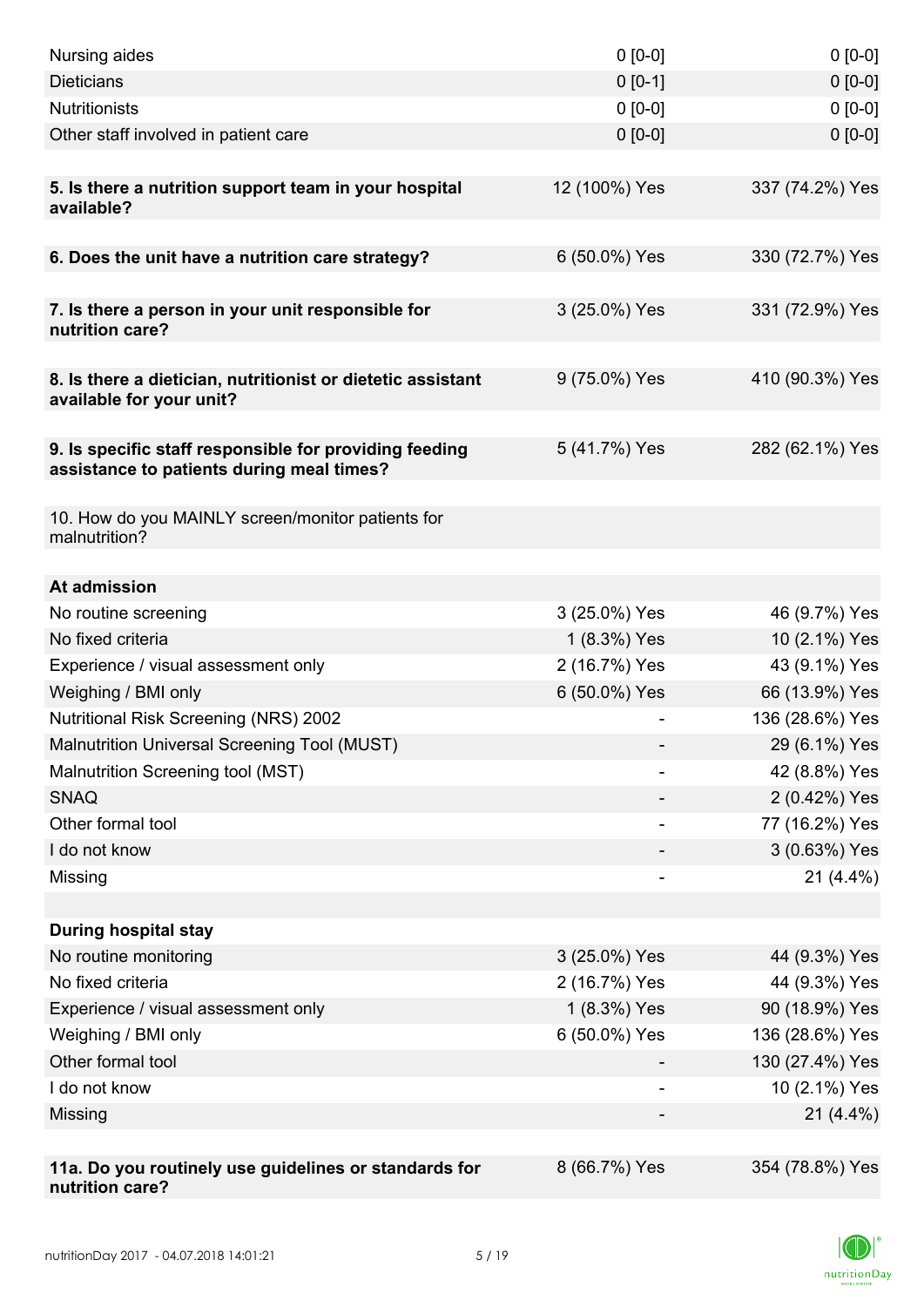| 11b. If yes, which one is mainly used?                                                                                                                   |               |                 |
|----------------------------------------------------------------------------------------------------------------------------------------------------------|---------------|-----------------|
| International guidelines                                                                                                                                 |               | 91 (25.7%) Yes  |
| National guidelines                                                                                                                                      | 1 (12.5%) Yes | 56 (15.8%) Yes  |
| Standards on hospital level                                                                                                                              | 3 (37.5%) Yes | 119 (33.6%) Yes |
| Standards on unit level                                                                                                                                  |               | 24 (6.8%) Yes   |
| Individual patient nutrition care plans                                                                                                                  | 4 (50.0%) Yes | 57 (16.1%) Yes  |
| Other                                                                                                                                                    | -             | 4 (1.1%) Yes    |
| Missing                                                                                                                                                  | ۰             | 3(0.85%)        |
|                                                                                                                                                          |               |                 |
| $\overline{10.111}$ $\overline{11.11}$ $\overline{11.11}$ $\overline{11.11}$ $\overline{11.11}$ $\overline{11.11}$ $\overline{11.11}$ $\overline{11.11}$ |               |                 |

#### **12. What is routinely done in your unit for given patient groups?**

| At risk                                                    |                |                 |
|------------------------------------------------------------|----------------|-----------------|
| Watchful waiting                                           | 4 (33.3%) Yes  | 142 (29.9%) Yes |
| Discuss nutrition care activities during ward rounds       | 6 (50.0%) Yes  | 199 (41.9%) Yes |
| Develop an individual nutrition care plan                  | 8 (66.7%) Yes  | 251 (52.8%) Yes |
| Initiate treatment / nutrition intervention                | 7 (58.3%) Yes  | 286 (60.2%) Yes |
| Consult a nutrition expert (dietician, nutritionist, etc.) | 9 (75.0%) Yes  | 292 (61.5%) Yes |
| Consult a medical professional                             | 10 (83.3%) Yes | 178 (37.5%) Yes |
| Calculate energy requirements                              | 6 (50.0%) Yes  | 240 (50.5%) Yes |
| Calculate protein requirements                             | 6 (50.0%) Yes  | 234 (49.3%) Yes |
|                                                            |                |                 |
| <b>Malnourished</b>                                        |                |                 |
| Watchful waiting                                           |                | 101 (21.3%) Yes |
| Discuss nutrition care activities during ward rounds       | 5 (41.7%) Yes  | 218 (45.9%) Yes |
| Develop an individual nutrition care plan                  | 7 (58.3%) Yes  | 267 (56.2%) Yes |
| Initiate treatment / nutrition intervention                | 8 (66.7%) Yes  | 316 (66.5%) Yes |
| Consult a nutrition expert (dietician, nutritionist, etc.) | 7 (58.3%) Yes  | 294 (61.9%) Yes |
| Consult a medical professional                             | 1 (8.3%) Yes   | 192 (40.4%) Yes |
| Calculate energy requirements                              | 6 (50.0%) Yes  | 270 (56.8%) Yes |
| Calculate protein requirements                             | 7 (58.3%) Yes  | 266 (56.0%) Yes |
|                                                            |                |                 |
| <b>Every patient</b>                                       |                |                 |
| Watchful waiting                                           | 2 (16.7%) Yes  | 204 (42.9%) Yes |
| Discuss nutrition care activities during ward rounds       | 3 (25.0%) Yes  | 131 (27.6%) Yes |
| Develop an individual nutrition care plan                  | 2 (16.7%) Yes  | 79 (16.6%) Yes  |
| Initiate treatment / nutrition intervention                | 1 (8.3%) Yes   | 61 (12.8%) Yes  |
| Consult a nutrition expert (dietician, nutritionist, etc.) |                | 77 (16.2%) Yes  |
| Consult a medical professional                             | 3 (25.0%) Yes  | 105 (22.1%) Yes |
| Calculate energy requirements                              | 1 (8.3%) Yes   | 56 (11.8%) Yes  |
| Calculate protein requirements                             | 1 (8.3%) Yes   | 50 (10.5%) Yes  |
|                                                            |                |                 |
| <b>Never</b>                                               |                |                 |
| Watchful waiting                                           | 6 (50.0%) Yes  | 35 (7.4%) Yes   |
| Discuss nutrition care activities during ward rounds       | 1 (8.3%) Yes   | 38 (8.0%) Yes   |

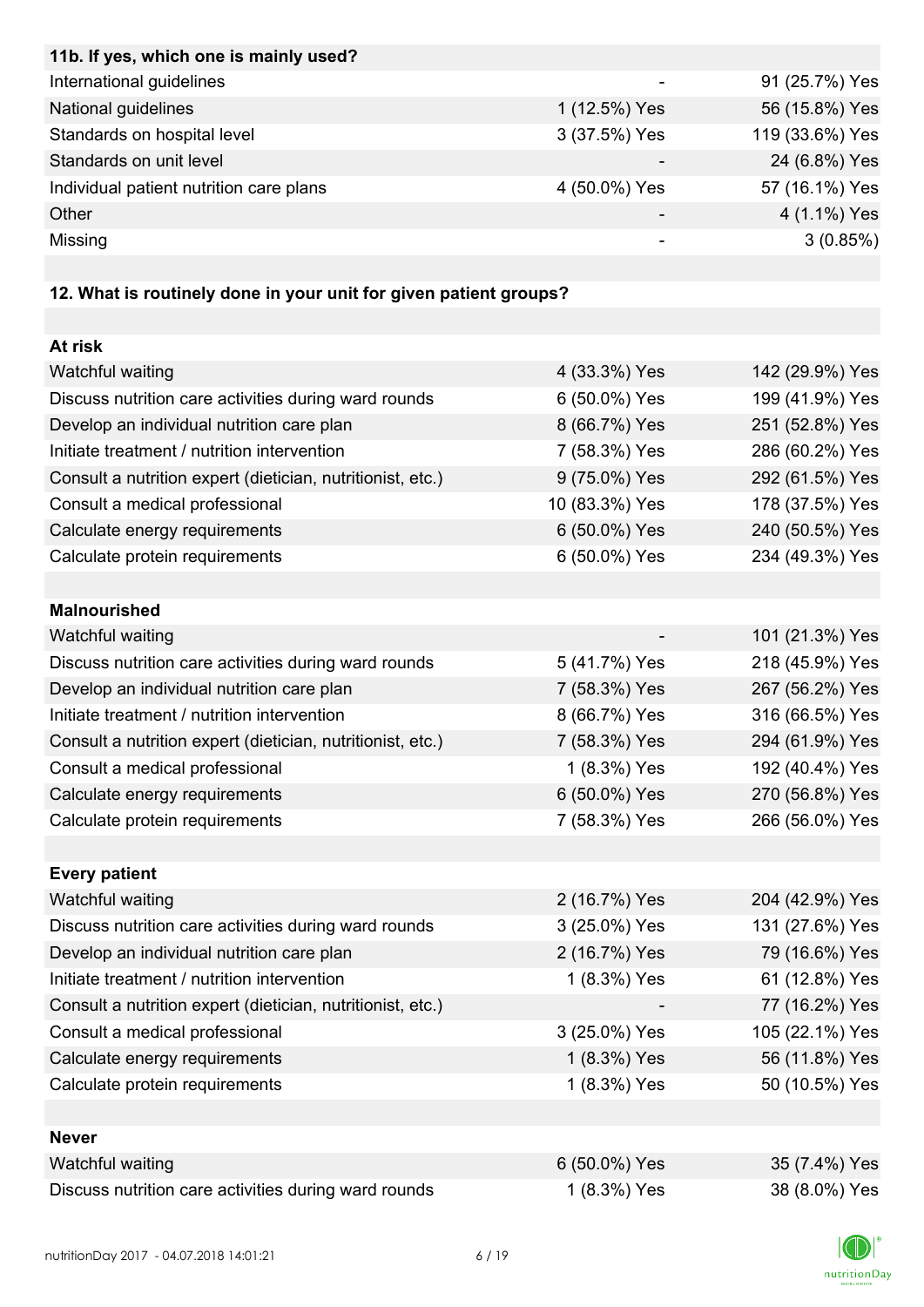| Develop an individual nutrition care plan                          |                          | 32 (6.7%) Yes   |
|--------------------------------------------------------------------|--------------------------|-----------------|
| Initiate treatment / nutrition intervention                        |                          | 6 (1.3%) Yes    |
| Consult a nutrition expert (dietician, nutritionist, etc.)         |                          | 8 (1.7%) Yes    |
| Consult a medical professional                                     | 1 (8.3%) Yes             | 49 (10.3%) Yes  |
| Calculate energy requirements                                      | 2 (16.7%) Yes            | 51 (10.7%) Yes  |
| Calculate protein requirements                                     | 2 (16.7%) Yes            | 55 (11.6%) Yes  |
|                                                                    |                          |                 |
| I do not know                                                      |                          |                 |
| Watchful waiting                                                   |                          | 22 (4.6%) Yes   |
| Discuss nutrition care activities during ward rounds               |                          | 11 (2.3%) Yes   |
| Develop an individual nutrition care plan                          |                          | 5 (1.1%) Yes    |
| Initiate treatment / nutrition intervention                        | $\overline{\phantom{a}}$ | 5 (1.1%) Yes    |
| Consult a nutrition expert (dietician, nutritionist, etc.)         |                          | 4 (0.84%) Yes   |
| Consult a medical professional                                     |                          | 19 (4.0%) Yes   |
| Calculate energy requirements                                      |                          | 12 (2.5%) Yes   |
| Calculate protein requirements                                     |                          | 14 (2.9%) Yes   |
|                                                                    |                          |                 |
| 13. When do you routinely weigh your patients?                     |                          |                 |
| at admission                                                       | 6 (50.0%) Yes            | 300 (63.2%) Yes |
| Within 24 hours                                                    |                          | 70 (14.7%) Yes  |
| Within 48 hours                                                    |                          | 20 (4.2%) Yes   |
| Within 72 hours                                                    |                          | 14 (2.9%) Yes   |
| Every week                                                         | 1 (8.3%) Yes             | 164 (34.5%) Yes |
| Occasionally                                                       | 2 (16.7%) Yes            | 60 (12.6%) Yes  |
| When requested                                                     | 10 (83.3%) Yes           | 212 (44.6%) Yes |
| At discharge                                                       |                          | 22 (4.6%) Yes   |
| Never                                                              |                          | 8 (1.7%) Yes    |
| I do not know                                                      |                          | 1 (0.21%) Yes   |
| No answer given                                                    | $1(2.9\%)$               | 23 (4.8%)       |
|                                                                    |                          |                 |
| 14. What do you do to support adequate food intake of patients?    |                          |                 |
| Offer additional meals or in between snacks                        | 9 (75.0%) Yes            | 350 (73.7%) Yes |
| Offer meal choices                                                 | 9 (75.0%) Yes            | 348 (73.3%) Yes |
| Offer different portion sizes                                      | 5 (41.7%) Yes            | 292 (61.5%) Yes |
| Consider food presentation                                         | 4 (33.3%) Yes            | 198 (41.7%) Yes |
| Change food texture/consistency as needed                          | 8 (66.7%) Yes            | 389 (81.9%) Yes |
| Consider patient problems with eating and drinking                 | 7 (58.3%) Yes            | 385 (81.1%) Yes |
| Ensure that mealtimes are undisturbed/protected<br>mealtime policy | 6 (50.0%) Yes            | 58 (12.2%) Yes  |
| Promote positive eating environment                                | 4 (33.3%) Yes            | 92 (19.4%) Yes  |
| Consider cultural/religious preferences                            | 8 (66.7%) Yes            | 200 (42.1%) Yes |
| Consider patient allergies / intolerances                          | 8 (66.7%) Yes            | 228 (48.0%) Yes |
| Other                                                              | 1 (8.3%) Yes             | 29 (6.1%) Yes   |
| I do not know                                                      |                          | 6 (1.3%) Yes    |
| No answer given                                                    |                          | $21(4.4\%)$     |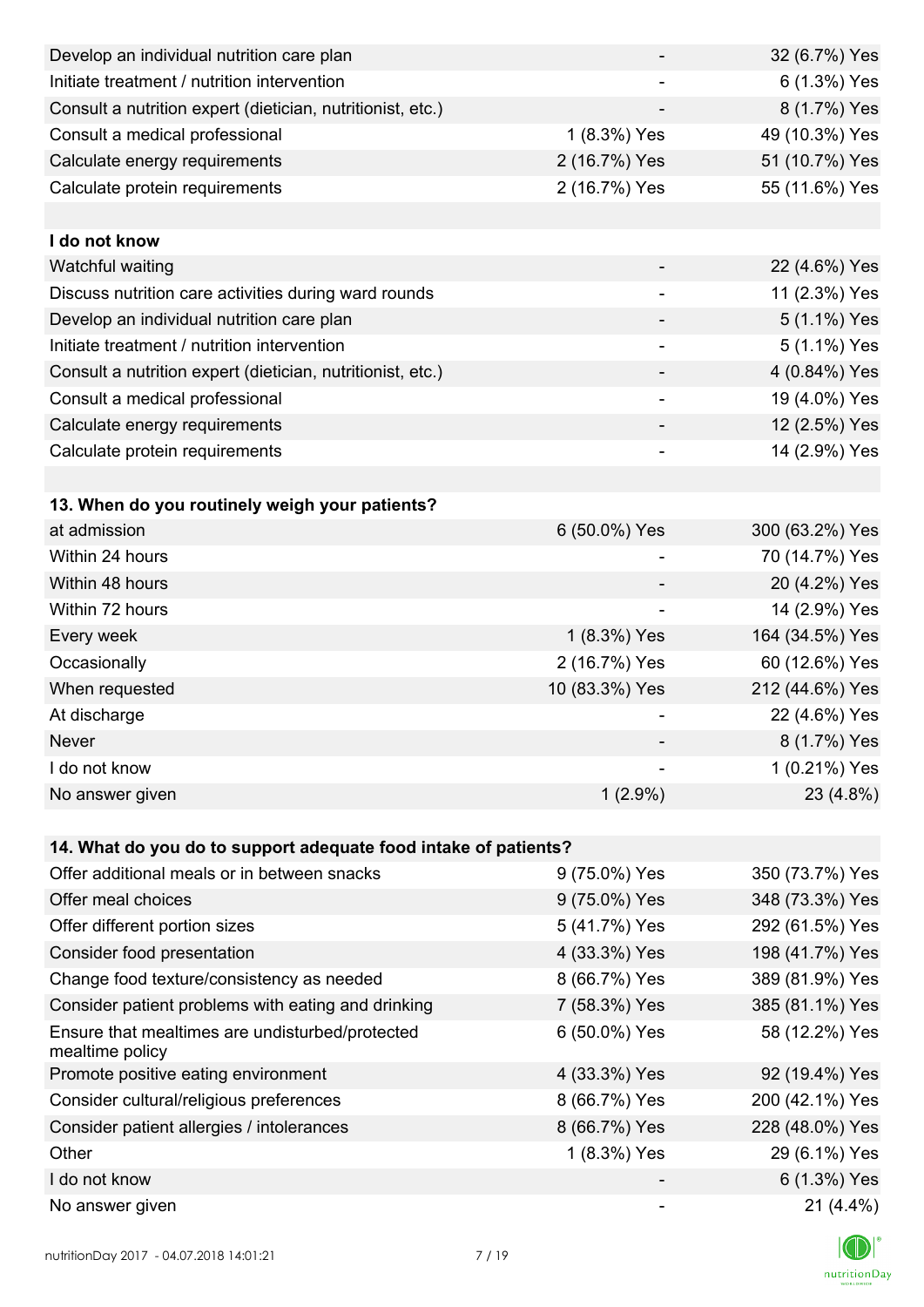| 15. Which nutrition-related standards or routine activities exist in your unit?     |               |                 |
|-------------------------------------------------------------------------------------|---------------|-----------------|
| Nutrition training is available                                                     | 1 (8.3%) Yes  | 267 (56.2%) Yes |
| Reporting of nutrition related information to hospital<br>managers                  | 5 (41.7%) Yes | 211 (44.4%) Yes |
| Quality indicators are recorded and reported to national<br>or regional level       | 1 (8.3%) Yes  | 131 (27.6%) Yes |
| Quality indicators are used for internal benchmarking                               |               | 175 (36.8%) Yes |
| Patient feedback about food and food service is collected<br>using a questionnaire  | 8 (66.7%) Yes | 302 (63.6%) Yes |
| None                                                                                | 2 (16.7%) Yes | 21 (4.4%) Yes   |
| I do not know                                                                       |               | 13 (2.7%) Yes   |
| No answer given                                                                     |               | 37 (7.8%)       |
|                                                                                     |               |                 |
| 16. At admission what is asked and documented?                                      |               |                 |
| Change in weight                                                                    | 8 (66.7%) Yes | 373 (78.5%) Yes |
| Eating habits/difficulties                                                          | 7 (58.3%) Yes | 349 (73.5%) Yes |
| Nutrition before admission                                                          | 3 (25.0%) Yes | 271 (57.1%) Yes |
| None                                                                                | ۰             | 9 (1.9%) Yes    |
| I do not know                                                                       |               | 5 (1.1%) Yes    |
| No answer given                                                                     |               | 39 (8.2%)       |
|                                                                                     |               |                 |
| 17. On what forms is there a specific part about eating, nutrition or malnutrition? |               |                 |
|                                                                                     |               |                 |
| a. Patient Record has a section for                                                 |               |                 |
| indicating if the patient is malnourished or at risk of<br>malnutrition             | 6 (50.0%) Yes | 335 (70.5%) Yes |
| nutrition treatment                                                                 | 6 (50.0%) Yes | 280 (58.9%) Yes |

| None          | $1(8.3\%)$ Yes | 30 (6.3%) Yes |
|---------------|----------------|---------------|
| I do not know |                | 4 (0.84%) Yes |

**b. Discharge Letter ...**

| <b>D. DISCHALGE FEITEL </b>                         |               |                 |
|-----------------------------------------------------|---------------|-----------------|
| summarizes nutrition treatment received during stay | 4 (33.3%) Yes | 171 (36.0%) Yes |
| makes future nutrition-related recommendations      | 8 (66.7%) Yes | 269 (56.6%) Yes |
| <b>None</b>                                         | 2 (16.7%) Yes | 56 (11.8%) Yes  |
| I do not know                                       |               | 26 (5.5%) Yes   |
|                                                     |               |                 |

### **18. Do you provide brochures about malnutrition to at risk/malnourished patients?** 9 (81.8%) Yes 171 (44.5%) Yes

| 19. Who filled in this sheet? |               |                 |
|-------------------------------|---------------|-----------------|
| Head staff                    | 5 (41.7%) Yes | 120 (25.3%) Yes |
| <b>Dietician</b>              | 8 (66.7%) Yes | 244 (51.4%) Yes |
| <b>Nurse</b>                  | 4 (33.3%) Yes | 127 (26.7%) Yes |
| Physician                     | 2 (16.7%) Yes | 74 (15.6%) Yes  |
| Administrative staff          |               | 4 (0.84%) Yes   |

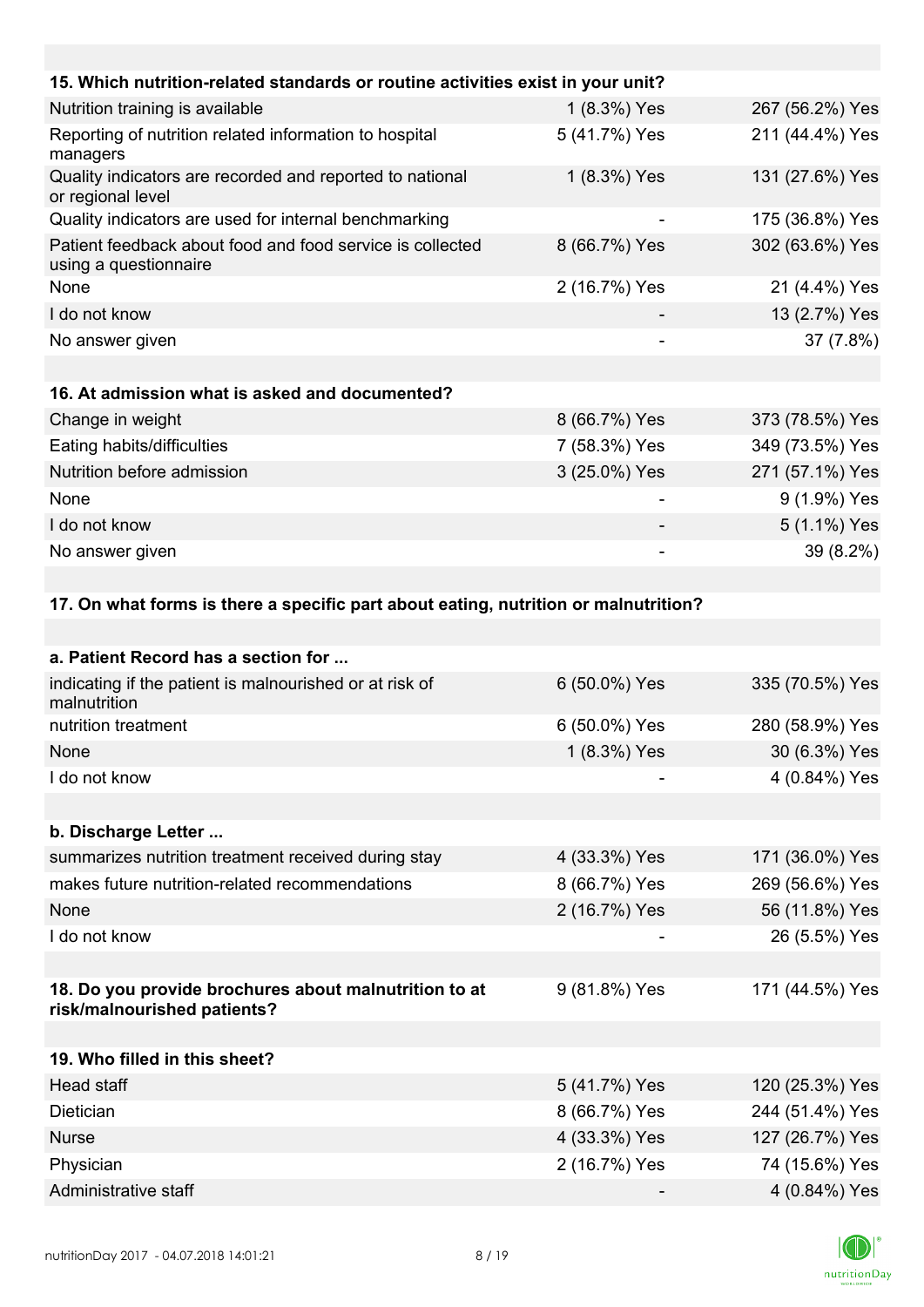| Other         | -                        | 8 (1.7%) Yes             |
|---------------|--------------------------|--------------------------|
| None          | $\overline{\phantom{0}}$ | $\overline{\phantom{0}}$ |
| I do not know | $\overline{\phantom{a}}$ | 3 (0.63%) Yes            |

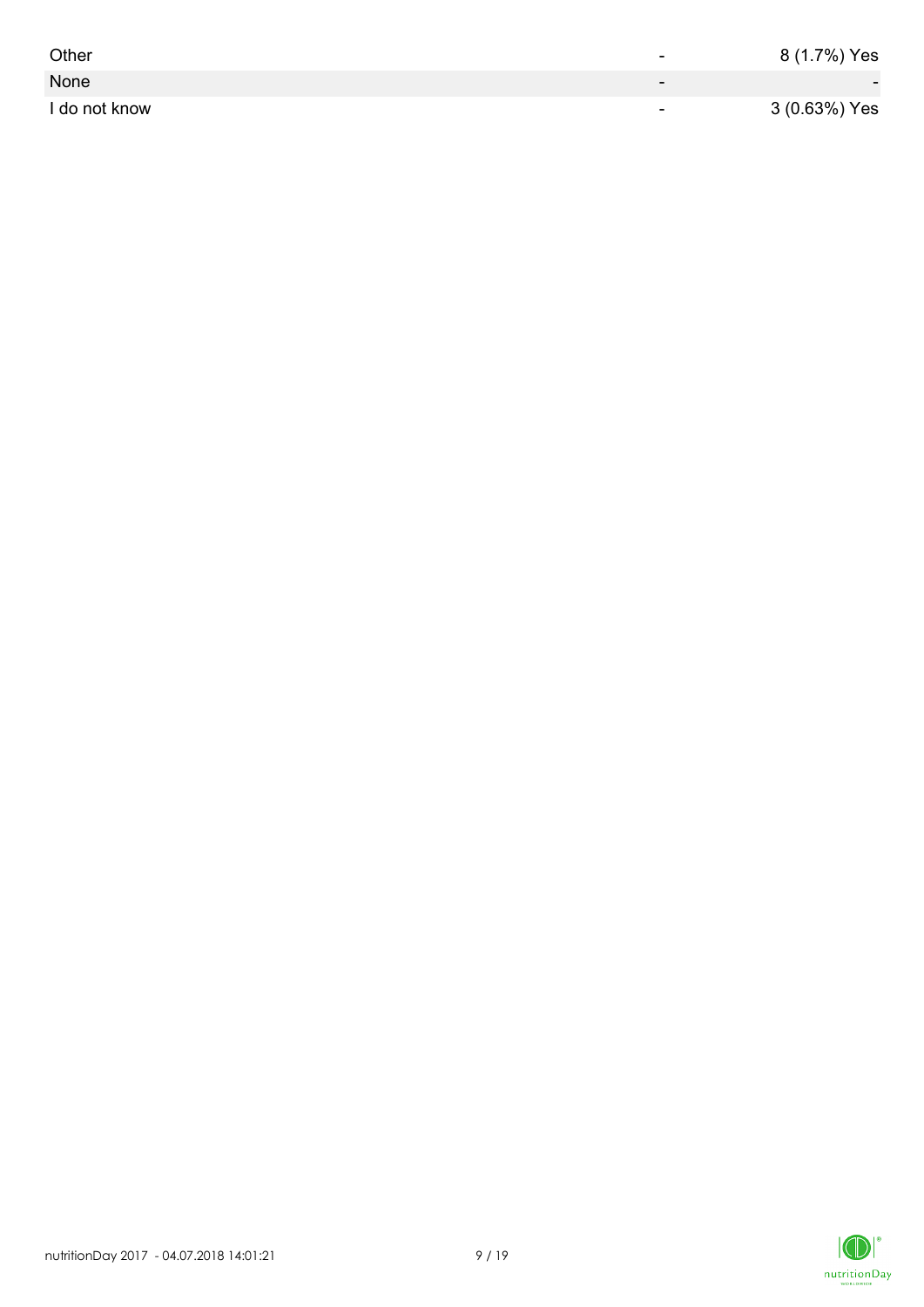|                                                                                         | <b>YOUR RESULTS</b> | <b>REFERENCE RESULTS</b> |
|-----------------------------------------------------------------------------------------|---------------------|--------------------------|
|                                                                                         |                     |                          |
| Total                                                                                   | 121                 | 9133                     |
| Age                                                                                     | 44 [33-64]          | 67 [53-78]               |
| Female                                                                                  | 68 (56.2%)          | 4630 (50.7%)             |
| Weight                                                                                  | 68.9±17.7           | 68.8±18.8                |
| Height                                                                                  | 160±9               | 164±10                   |
| <b>BMI</b>                                                                              | $26.7 \pm 6.1$      | $25.4 \pm 6.0$           |
| 1. This hospital admission was                                                          |                     |                          |
| planned                                                                                 | 47 (38.8%)          | 3186 (34.9%)             |
| an emergency                                                                            | 74 (61.2%)          | 5234 (57.3%)             |
| I do not know                                                                           |                     | 713 (7.8%)               |
| No answer given                                                                         |                     |                          |
|                                                                                         |                     |                          |
| 2a. Diagnosis at admission                                                              |                     |                          |
| 0100 Infectious and parasitic diseases                                                  | 2(1.7%)             | 833 (9.1%)               |
| 0200 Neoplasms                                                                          | 13 (10.7%)          | 1451 (15.9%)             |
| 0300 Blood and bloodforming organs and the immune<br>mechanism                          | $11(9.1\%)$         | 612 (6.7%)               |
| 0400 Endocrine, nutritional and metabolic diseases                                      | $8(6.6\%)$          | 1103 (12.1%)             |
| 0500 Mental health                                                                      | $9(7.4\%)$          | 340 (3.7%)               |
| 0600 Nervous system                                                                     | $4(3.3\%)$          | 795 (8.7%)               |
| 0700 Eye and adnexa                                                                     | 2(1.7%)             | 134 (1.5%)               |
| 0800 Ear and mastoid process                                                            |                     | 71 (0.78%)               |
| 0900 Circulatory system                                                                 | 20 (16.5%)          | 1817 (19.9%)             |
| 1000 Respiratory system                                                                 | 25 (20.7%)          | 1407 (15.4%)             |
| 1100 Digestive system                                                                   | 2(1.7%)             | 2255 (24.7%)             |
| 1200 Skin and subcutaneous tissue                                                       | $4(3.3\%)$          | 444 (4.9%)               |
| 1300 Musculoskeletal system and connective tissue                                       | 2(1.7%)             | 1332 (14.6%)             |
| 1400 Genitourinary system                                                               | $8(6.6\%)$          | 847 (9.3%)               |
| 1500 Pregnancy, childbirth and the puerperium                                           | 17 (14.0%)          | 126 (1.4%)               |
| 1600 Conditions originating in the perinatal period                                     | 1(0.83%)            | 22 (0.24%)               |
| 1700 Congenital/chromosomal abnormalities                                               | 1(0.83%)            | $9(0.10\%)$              |
| 1800 Symptoms, signs, abnormal clinical/lab findings                                    | $5(4.1\%)$          | 410 (4.5%)               |
| 1900 Injury, poisoning                                                                  | 1(0.83%)            | 291 (3.2%)               |
| 2000 External causes of morbidity and mortality (e.g.<br>transport accidents, assaults) | 2(1.7%)             | 173 (1.9%)               |
| 2100 Factors influencing health status and contact with<br>health services              | 15 (12.4%)          | 214 (2.3%)               |
| No answer given                                                                         |                     |                          |
|                                                                                         |                     |                          |
| 3. Which conditions/comorbidities does this patient have?                               |                     |                          |
| Cardiac insufficiency                                                                   | 16 (14.5%)          | 1665 (22.5%)             |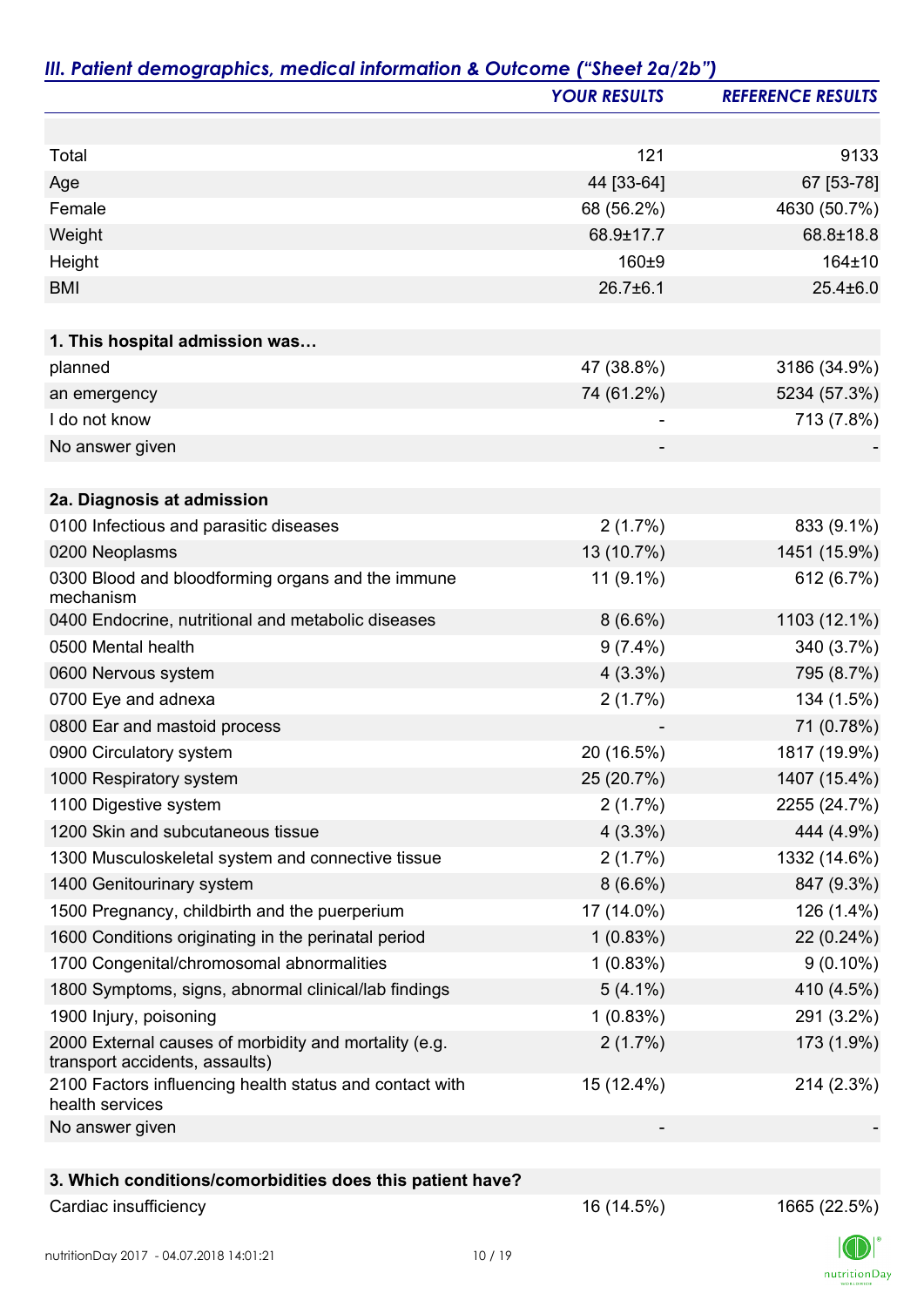| Myocardial infarction                                | 5(4.6%)     | 418 (5.9%)   |
|------------------------------------------------------|-------------|--------------|
| Chronic lung disease                                 | 17 (15.6%)  | 1118 (15.3%) |
| Cerebral vascular disease                            | $9(8.4\%)$  | 768 (10.7%)  |
| Peripheral vascular disease                          | 10 (9.3%)   | 888 (12.3%)  |
| Chronic liver disease                                | $2(1.9\%)$  | 457 (6.4%)   |
| Chronic kidney disease                               | 6(5.7%)     | 853 (11.8%)  |
| <b>Diabetes</b>                                      | 23 (21.3%)  | 1983 (26.8%) |
| Cancer                                               | 15 (14.2%)  | 1815 (24.8%) |
| Infection                                            | $8(7.4\%)$  | 1166 (16.0%) |
| Dementia                                             | 1(0.96%)    | 398 (5.6%)   |
| Major depressive disorder                            | $2(1.9\%)$  | 390 (5.5%)   |
| Other chronic mental disorder                        | $3(2.9\%)$  | 387 (5.5%)   |
| Other chronic disease                                | 27 (25.5%)  | 2029 (27.4%) |
| None                                                 | 41 (33.9%)  | 1421 (15.6%) |
|                                                      |             |              |
| 4a. Previous operation during this hospital stay     |             |              |
| Yes, planned                                         | $7(5.8\%)$  | 1796 (19.7%) |
| Yes, acute                                           | $8(6.6\%)$  | 561 (6.1%)   |
| <b>No</b>                                            | 99 (81.8%)  | 6420 (70.3%) |
| I do not know                                        |             | 130 (1.4%)   |
| Missing                                              | $7(5.8\%)$  | 226 (2.5%)   |
|                                                      |             |              |
| Days since operation                                 | $3[2-6]$    | 4 [1-13]     |
|                                                      |             |              |
| 4b. Planned operation during this hospital stay      |             |              |
| Yes, today or tomorrow                               | $5(4.1\%)$  | 766 (8.4%)   |
| Yes, later                                           | 3(2.5%)     | 536 (5.9%)   |
| No                                                   | 108 (89.3%) | 6795 (74.4%) |
| I do not know                                        |             | 417 (4.6%)   |
| Missing                                              | $5(4.1\%)$  | 619 (6.8%)   |
|                                                      |             |              |
| 5. Previous ICU admission during this hospital stay? | 11 (9.1%)   | 982 (10.8%)  |
| (Yes)                                                |             |              |
|                                                      |             |              |
| 6. Is this patient terminally ill?                   | 23 (19.0%)  | 660 (7.2%)   |
|                                                      |             |              |
| 7. Fluid status                                      |             |              |
| Normal                                               | 104 (86.0%) | 7154 (78.3%) |
| Overloaded                                           | $4(3.3\%)$  | 518 (5.7%)   |
| Dehydrated                                           | 11 (9.1%)   | 475 (5.2%)   |
| I do not know                                        | 2(1.7%)     | 986 (10.8%)  |
| Missing                                              |             |              |
|                                                      |             |              |
| 8. Number of different medications planned           |             |              |
| Oral                                                 | $2[1-5]$    | $5[2-8]$     |
| nutritionDay 2017 - 04.07.2018 14:01:21              | 11/19       |              |

 $\textsf{nutritionDay}$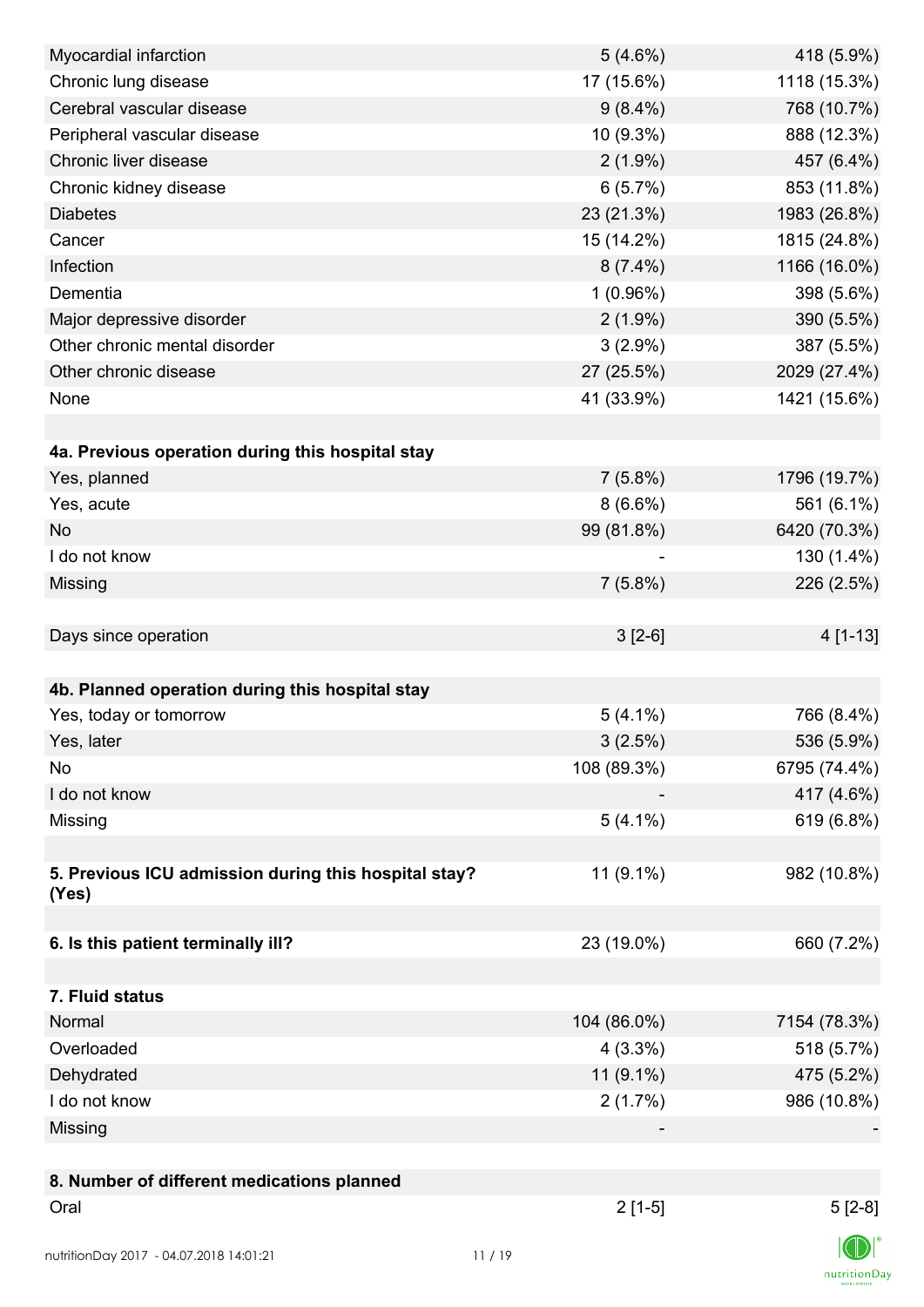| Other                                                                                    | $2[0-3]$    | $2[1-4]$     |
|------------------------------------------------------------------------------------------|-------------|--------------|
|                                                                                          |             |              |
| 9. Was this patient identified as malnourished or at risk of malnutrition?               |             |              |
| Malnourished                                                                             | $5(4.1\%)$  | 914 (10.0%)  |
| At risk                                                                                  | 14 (11.6%)  | 1610 (17.6%) |
| No                                                                                       | 100 (82.6%) | 5843 (64.0%) |
| I do not know                                                                            | 2(1.7%)     | 766 (8.4%)   |
| Missing                                                                                  | -           |              |
|                                                                                          |             |              |
| 10. IV Fluids                                                                            |             |              |
| Electrolyte solution (NaCl, Ringers lactate, etc)                                        | 36 (29.8%)  | 3595 (39.4%) |
| 5% Glucose solution                                                                      | 13 (10.7%)  | 877 (9.6%)   |
|                                                                                          |             |              |
| 11. Number of ONS drinks planned                                                         | $0 [0-0]$   | $0 [0-0]$    |
|                                                                                          |             |              |
| <b>12. Nutrition intake</b>                                                              |             |              |
| Regular hospital food                                                                    | 89 (73.6%)  | 5097 (55.8%) |
| Fortified/enriched hospital food                                                         | $6(5.0\%)$  | 801 (8.8%)   |
| Protein/energy supplement (e.g. ONS drinks)                                              | $5(4.1\%)$  | 1073 (11.7%) |
| <b>Enteral nutrition</b>                                                                 | $9(7.4\%)$  | 495 (5.4%)   |
| Parenteral nutrition                                                                     | 3(2.5%)     | 485 (5.3%)   |
| Special diet                                                                             | 33 (27.3%)  | 3173 (34.7%) |
| None                                                                                     | 2(1.7%)     | 506 (5.5%)   |
|                                                                                          |             |              |
| 13a. All lines and Tubes                                                                 |             |              |
| <b>Central Venous</b>                                                                    | $4(3.3\%)$  | 752 (8.2%)   |
| Peripheral venous access                                                                 | 42 (34.7%)  | 4362 (47.8%) |
| Nasogastric                                                                              | $7(5.8\%)$  | 269 (2.9%)   |
| Nasojejunal                                                                              | 1(0.83%)    | 38 (0.42%)   |
| Nasoduadenal                                                                             |             | 22 (0.24%)   |
| Enterostoma                                                                              |             | 46 (0.50%)   |
| Percutaneous endoscopy/surgical gastrostomy                                              |             | 71 (0.78%)   |
| Percutaneous endoscopy/surgical jejunostomy                                              |             | 29 (0.32%)   |
| None                                                                                     | 67 (55.4%)  | 4024 (44.1%) |
|                                                                                          |             |              |
| 13b. Were there complications with nutrition related lines<br>and tubes since admission? |             |              |
| Yes, previously                                                                          |             | 93 (1.0%)    |
| Yes, ongoing                                                                             | 1(0.83%)    | 80 (0.88%)   |
| No                                                                                       | 103 (85.1%) | 7577 (83.0%) |
| I do not know                                                                            | $8(6.6\%)$  | 871 (9.5%)   |
| Missing                                                                                  | $9(7.4\%)$  | 512 (5.6%)   |

### **14. Please indicate if any of the following was done for this patient since admission**

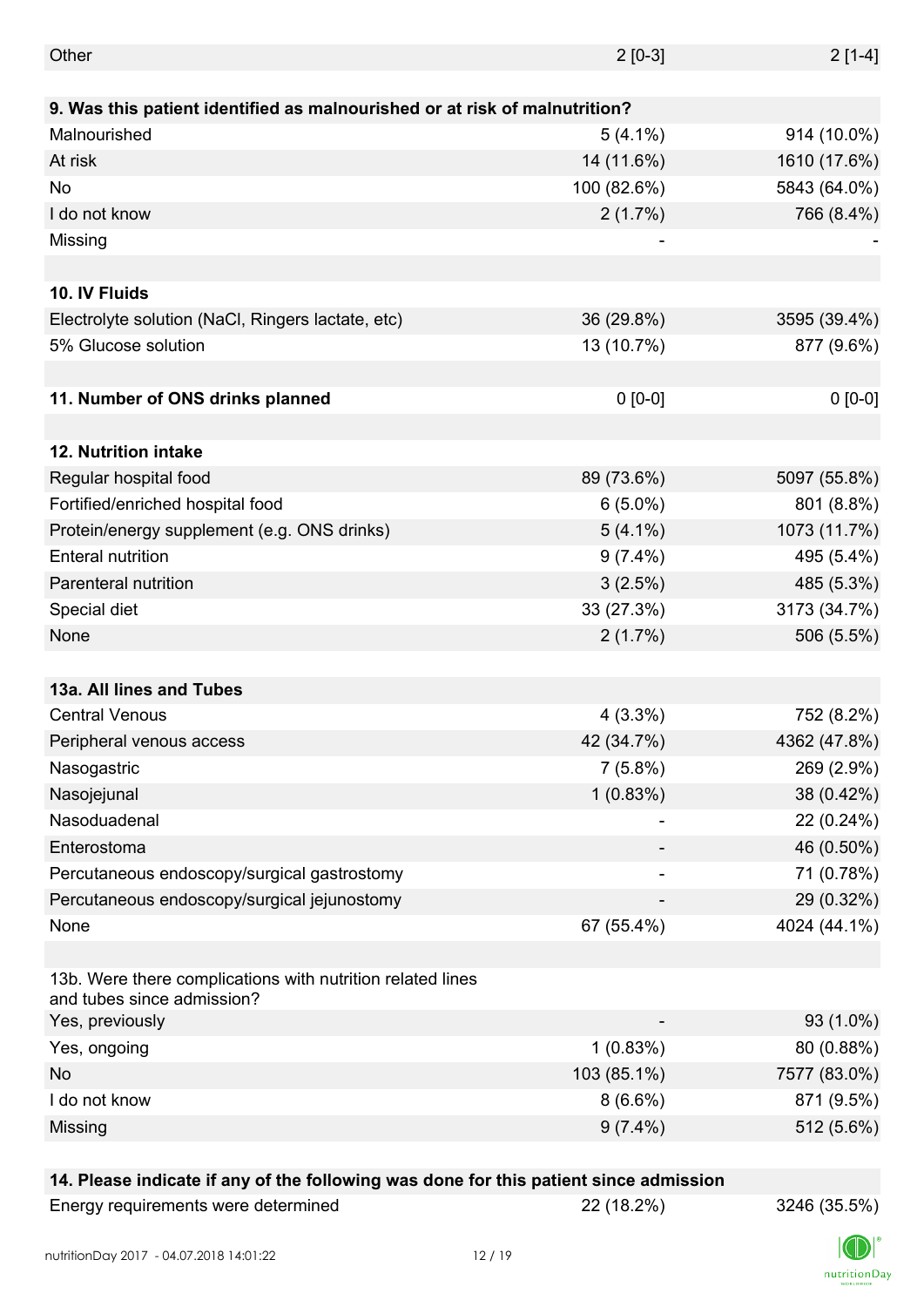| Protein requirements were determined                     | 19 (15.7%)               | 2888 (31.6%) |
|----------------------------------------------------------|--------------------------|--------------|
| Food/Nutrition intake was recorded in the patient record | 54 (44.6%)               | 4124 (45.2%) |
| Nutrition treatment plan was developed                   | 25 (20.7%)               | 3183 (34.9%) |
| Nutrition expert was consulted                           | 30 (24.8%)               | 3050 (33.4%) |
| Malnutrition status is recorded in the patient record    | 13 (10.7%)               | 2529 (27.7%) |
| None                                                     |                          |              |
|                                                          |                          |              |
| 15a. Energy goal                                         |                          |              |
| $< 500$ kcal                                             |                          | 335 (3.7%)   |
| 500-999 kcal                                             | 1(0.83%)                 | 109 (1.2%)   |
| 1000-1499 kcal                                           | $8(6.6\%)$               | 957 (10.5%)  |
| 1500-1999 kcal                                           | 24 (19.8%)               | 2729 (29.9%) |
| >=2000 kcal                                              | 21 (17.4%)               | 993 (10.9%)  |
| Not determined                                           | 65 (53.7%)               | 3222 (35.3%) |
| I do not know                                            | 2(1.7%)                  | 752 (8.2%)   |
| Missing                                                  |                          | 36 (0.39%)   |
|                                                          |                          |              |
| 15b. Energy intake                                       |                          |              |
| $< 500$ kcal                                             |                          | 615 (6.7%)   |
| 500-999 kcal                                             | $6(5.0\%)$               | 525 (5.7%)   |
| 1000-1499 kcal                                           | $11(9.1\%)$              | 1192 (13.1%) |
| 1500-1999 kcal                                           | 13 (10.7%)               | 2032 (22.2%) |
| >=2000 kcal                                              | 20 (16.5%)               | 597 (6.5%)   |
| Not determined                                           | 69 (57.0%)               | 2998 (32.8%) |
| I do not know                                            | 2(1.7%)                  | 1122 (12.3%) |
| Missing                                                  |                          | 52 (0.57%)   |
|                                                          |                          |              |
| 16. Since admission, this patient's health status has    |                          |              |
| Improved                                                 | 67 (55.4%)               | 4626 (50.7%) |
| Deteriorated                                             | $4(3.3\%)$               | 514 (5.6%)   |
| Remained the same                                        | 48 (39.7%)               | 2506 (27.4%) |
| This patient has just been admitted                      |                          | 574 (6.3%)   |
| I do not know                                            | $2(1.7\%)$               | 913 (10.0%)  |
| Missing                                                  |                          |              |
|                                                          |                          |              |
| Length of hospital stay (days)                           | $6[4-17]$                | 12 [6-24]    |
|                                                          |                          |              |
| <b>Outcome Code</b>                                      |                          |              |
| 1= Still in the hospital                                 | 17 (14.0%)               | 796 (8.7%)   |
| 2= Transferred to another hospital                       | 2(1.7%)                  | 219 (2.4%)   |
| 3= Transferred to long term care                         |                          | 373 (4.1%)   |
| 4= Rehabilitation                                        | $\overline{\phantom{a}}$ | 500 (5.5%)   |
| 5= Discharged home                                       | 88 (72.7%)               | 6731 (73.7%) |
| 6= Death                                                 | 4(3.3%)                  | 283 (3.1%)   |

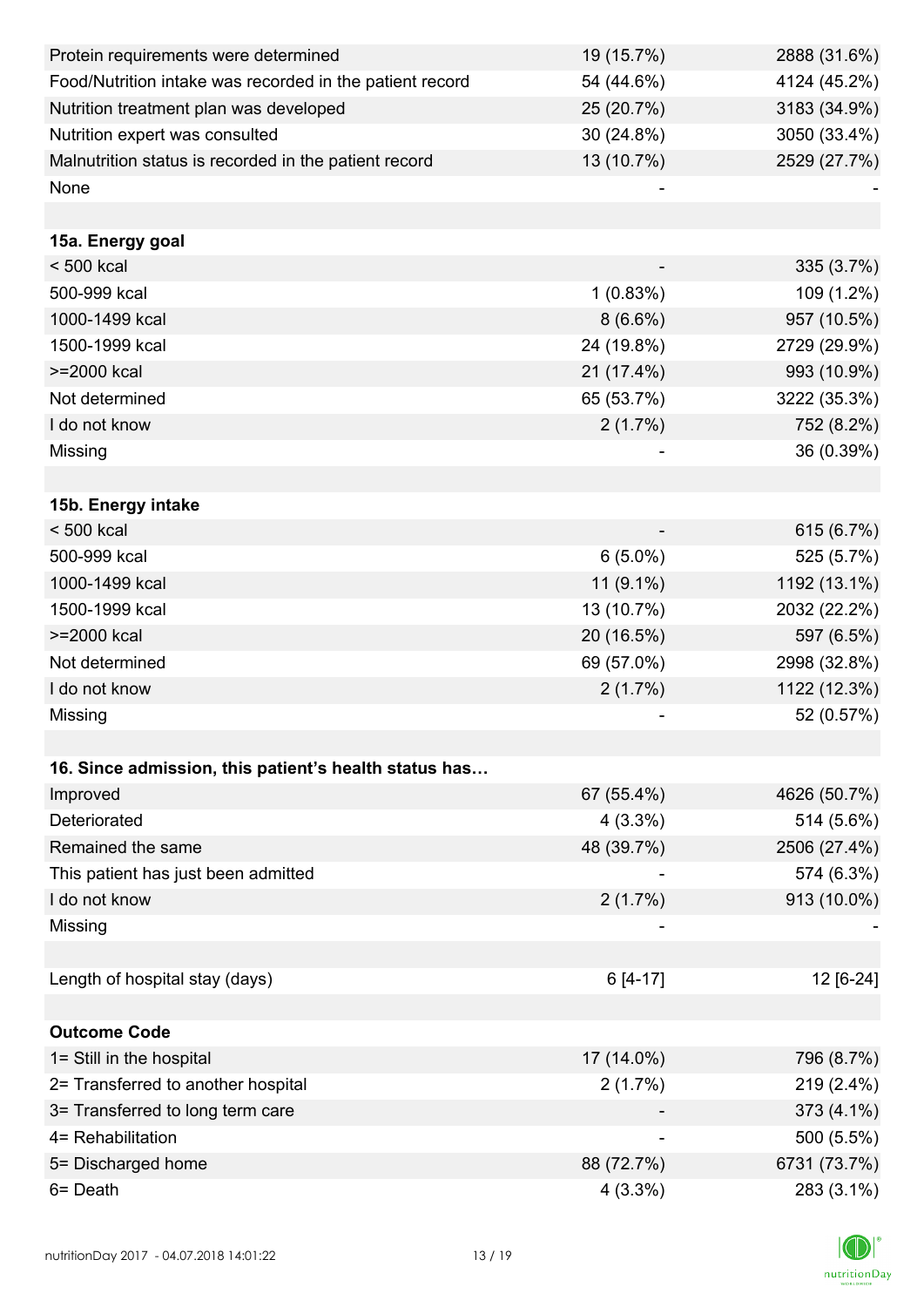| $7 =$ Others                         | 3(2.5%)    | 175 (1.9%)   |
|--------------------------------------|------------|--------------|
| Missing                              | $7(5.8\%)$ | 56 (0.61%)   |
|                                      |            |              |
| Readmitted since ND                  |            |              |
| $1 = No$                             | 66 (70.2%) | 6273 (77.4%) |
| 2= Yes, same hospital planned        | 11 (11.7%) | 483 (6.0%)   |
| 3= Yes, same hospital unplanned      | 16 (17.0%) | 471 (5.8%)   |
| 4= Yes, different hospital planned   |            | 45 (0.56%)   |
| 5= Yes, different hospital unplanned |            | 45 (0.56%)   |
| 6= Unknown                           |            | 366 (4.5%)   |
| Missing                              | -          | 428 (5.3%)   |

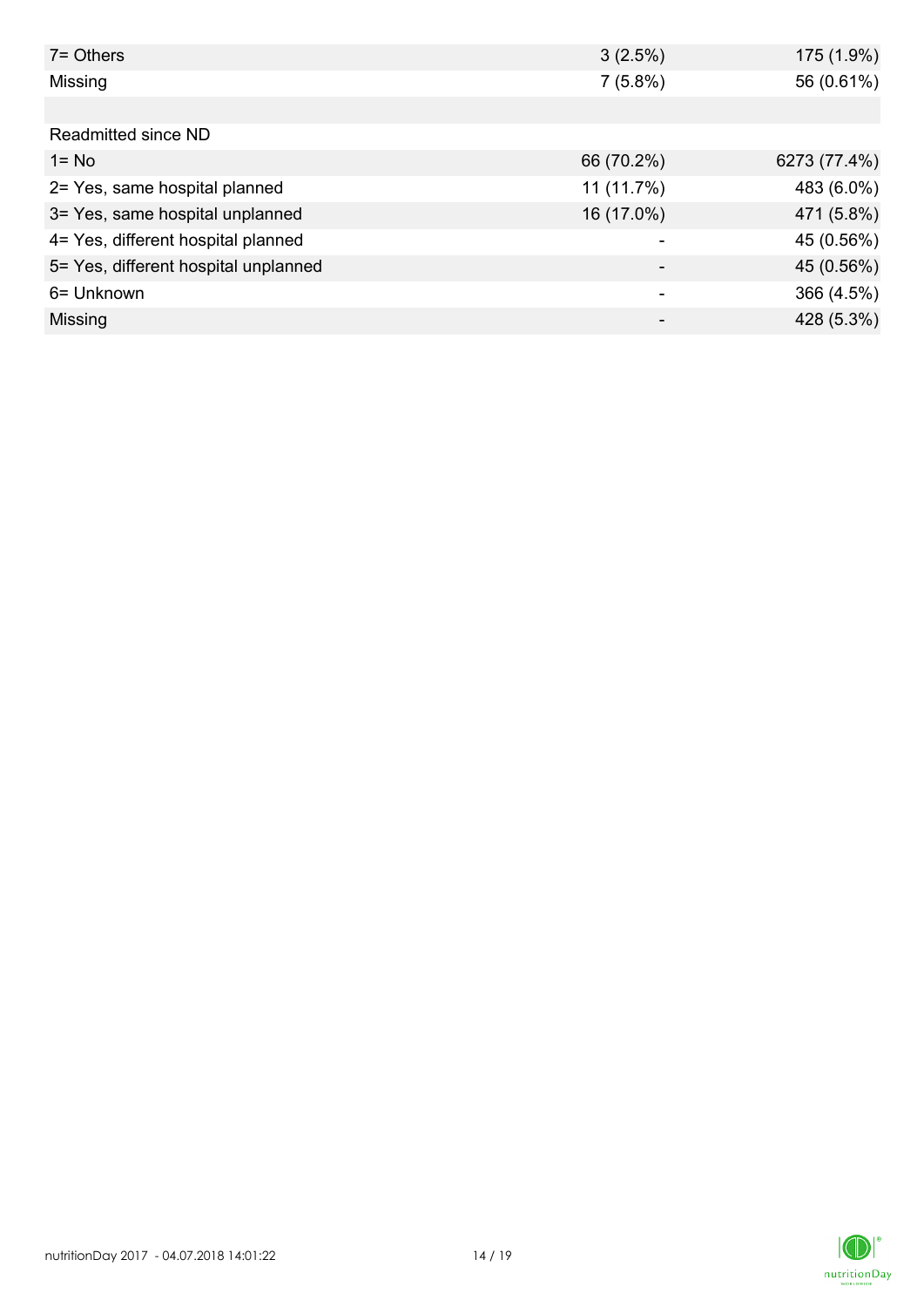|                                                                                   | <b>YOUR RESULTS</b> | <b>REFERENCE RESULTS</b> |
|-----------------------------------------------------------------------------------|---------------------|--------------------------|
|                                                                                   |                     |                          |
| 1. What are your typical dietary habits?                                          |                     |                          |
| No special dietary habits                                                         | 78 (66.7%)          | 6102 (69.3%)             |
| I am vegetarian                                                                   | 2(1.7%)             | 153 (1.7%)               |
| I adhee to a vegan diet                                                           | 1(0.85%)            | 53 (0.60%)               |
| I eat gluten-free diet                                                            | 2(1.7%)             | 78 (0.89%)               |
| I avoid added sugars                                                              | 24 (20.5%)          | 1353 (15.4%)             |
| I avoid carbohydrates                                                             | 12 (10.3%)          | 515 (5.9%)               |
| I eat a low fat-diet                                                              | 22 (18.8%)          | 1034 (11.8%)             |
| I am lactose intolerant                                                           | 1(0.85%)            | 343 (3.9%)               |
| Other special diet due to intolerances/allergies                                  | 3(2.6%)             | 179 (2.0%)               |
| Other                                                                             | 9(7.7%)             | 617 (7.0%)               |
| No answer given                                                                   |                     | 217 (2.5%)               |
|                                                                                   |                     |                          |
| 2. Where did you live before your current hospital admission?<br>At home          | 104 (88.9%)         | 7771 (88.3%)             |
|                                                                                   |                     | 295 (3.4%)               |
| In a nursing home or other live-in facility                                       |                     |                          |
| I was transferred from another hospital<br>Other                                  | $6(5.1\%)$          | 456 (5.2%)               |
| Missing                                                                           | $7(6.0\%)$          | 147 (1.7%)<br>131 (1.5%) |
|                                                                                   |                     |                          |
| 3. In general, are you able to walk?                                              |                     |                          |
| Yes                                                                               | 89 (76.1%)          | 5599 (63.6%)             |
| Yes, with someone's help                                                          | $7(6.0\%)$          | 963 (10.9%)              |
| Yes, independently using a cane, walker, or crutches                              | 3(2.6%)             | 1142 (13.0%)             |
| No, I have a wheelchair                                                           | 2(1.7%)             | 383 (4.4%)               |
| No, I am bedridden                                                                | 15 (12.8%)          | 579 (6.6%)               |
| Missing                                                                           | 1(0.85%)            | 134 (1.5%)               |
|                                                                                   |                     |                          |
| 4. In general, how would you say your health is?                                  |                     |                          |
| Very good                                                                         | 15 (12.8%)          | 633 (7.2%)               |
| Good                                                                              | 71 (60.7%)          | 3217 (36.6%)             |
| Fair                                                                              | 21 (17.9%)          | 3329 (37.8%)             |
| Poor                                                                              | $7(6.0\%)$          | 1202 (13.7%)             |
| Very poor                                                                         | 3(2.6%)             | 268 (3.0%)               |
| Missing                                                                           |                     | 151 (1.7%)               |
| 5. Over the last 12 months prior to your current hospital admission approximately |                     |                          |
| how many times have you seen a doctor?                                            | 4 [2-10]            | 4 [2-10]                 |
| how many times have you been admitted to the                                      |                     | $1[0-2]$                 |
|                                                                                   | $2[0-4]$            |                          |

hospital (Emergency room, any ward)?

... how many nights in total have you spent in hospital?  $4 [0-13]$   $5 [0-15]$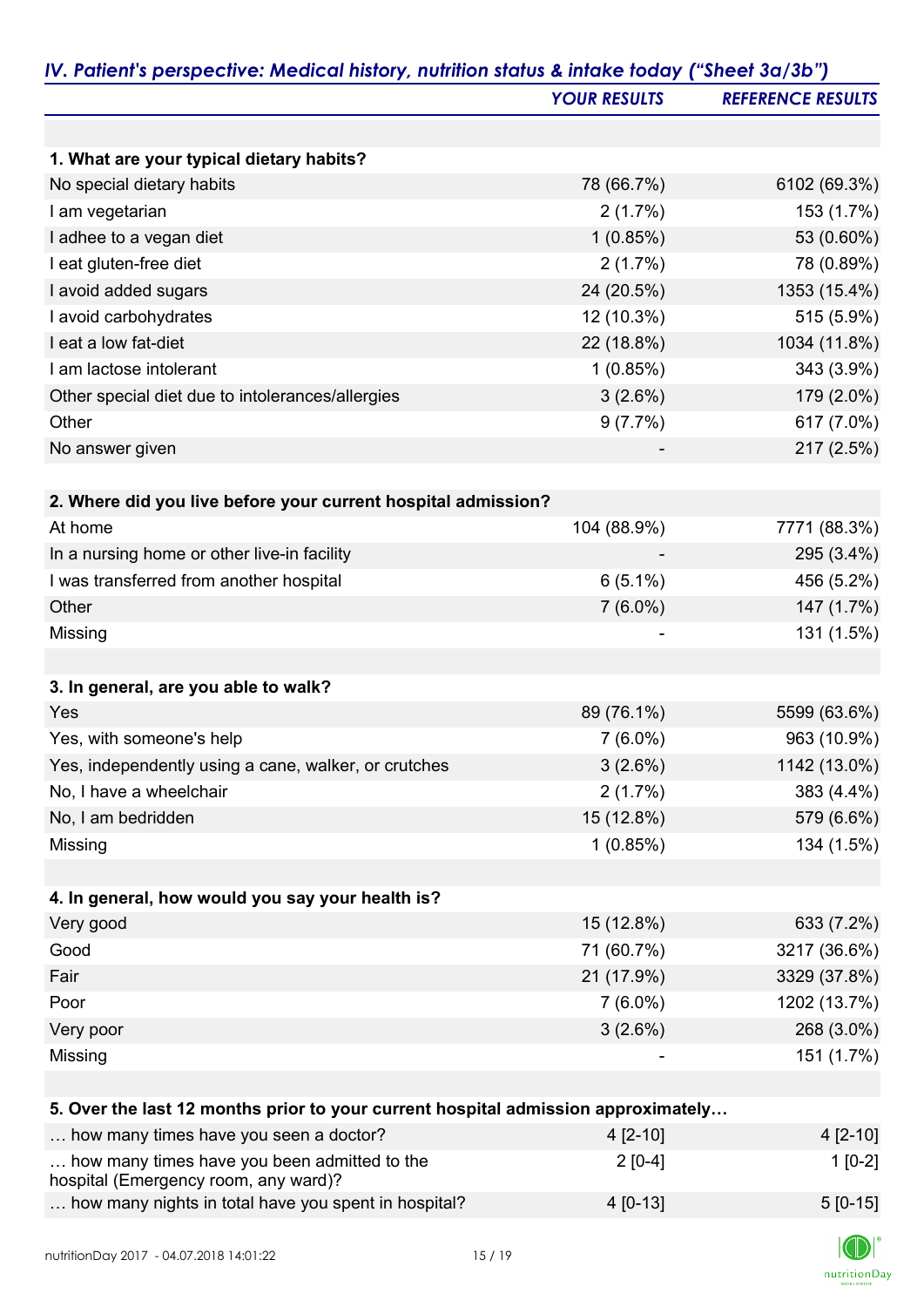| 6. How many different medications do you take routinely each day (prior to hospitalisation)? |            |              |
|----------------------------------------------------------------------------------------------|------------|--------------|
| $1 - 2$                                                                                      | 33 (28.2%) | 1694 (19.3%) |
| $3-5$                                                                                        | 48 (41.0%) | 2352 (26.7%) |
| More than 5                                                                                  | 13 (11.1%) | 2722 (30.9%) |
| None                                                                                         | 20 (17.1%) | 1418 (16.1%) |
| I do not know                                                                                | 3(2.6%)    | 449 (5.1%)   |
| Missing                                                                                      |            | 165 (1.9%)   |
|                                                                                              |            |              |
| 7. Do you have health insurance?                                                             |            |              |
| Yes, private insurance only                                                                  | $7(6.0\%)$ | 1319 (15.0%) |
| Yes, public insurance only                                                                   | 37 (31.6%) | 4350 (49.4%) |
| Yes, both                                                                                    | 1(0.85%)   | 1115 (12.7%) |
| None                                                                                         | 68 (58.1%) | 1177 (13.4%) |
| I prefer not to answer                                                                       | 2(1.7%)    | 510 (5.8%)   |
| Missing                                                                                      | 2(1.7%)    | 329 (3.7%)   |
|                                                                                              |            |              |
| 8. What was your weight 5 years ago?                                                         | 65 [55-75] | 70 [60-83]   |
| I do not know                                                                                | 59 (50.4%) | 2377 (27.0%) |
|                                                                                              |            |              |
| 9a. Have you lost weight within the last 3 months?                                           |            |              |
| Yes, intentionally                                                                           | $8(6.8\%)$ | 827 (9.4%)   |
| Yes, unintentionally                                                                         | 26 (22.2%) | 3324 (37.8%) |
| No, my weight stayed the same                                                                | 31 (26.5%) | 2582 (29.3%) |
| No, I gained weight                                                                          | 25 (21.4%) | 951 (10.8%)  |
| I do not know                                                                                | 25 (21.4%) | 907 (10.3%)  |
| Missing                                                                                      | 2(1.7%)    | 209 (2.4%)   |
|                                                                                              |            |              |
| 9b. If yes, how many kg did you lose?                                                        | $5[3-10]$  | $6[3-10]$    |
| I do not know                                                                                | 8(23.5%)   | 701 (16.9%)  |
|                                                                                              |            |              |
| 10. Did you know about your hospitalisation two days                                         | 41 (35.7%) | 3271 (39.2%) |
| before admission? (Yes)                                                                      |            |              |
|                                                                                              |            |              |
| 11. Please indicate if you                                                                   |            |              |
| were weighed at admission                                                                    | 45 (38.5%) | 4927 (56.7%) |
| were informed about your nutrition status                                                    | 42 (36.5%) | 2797 (32.5%) |
| were informed about nutrition care options                                                   | 34 (29.6%) | 2491 (29.0%) |
| received special nutrition care                                                              | 34 (29.6%) | 2357 (27.5%) |
|                                                                                              |            |              |
| 12. How well have you eaten in the week before you were admitted to the hospital?            |            |              |
| More than normal                                                                             | $6(5.1\%)$ | 388 (4.4%)   |
| Normal                                                                                       | 71 (60.2%) | 5401 (61.8%) |

About 3/4 of normal 844 (9.7%) 844 (9.7%) About half of normal 12 (10.2%) 1065 (12.2%)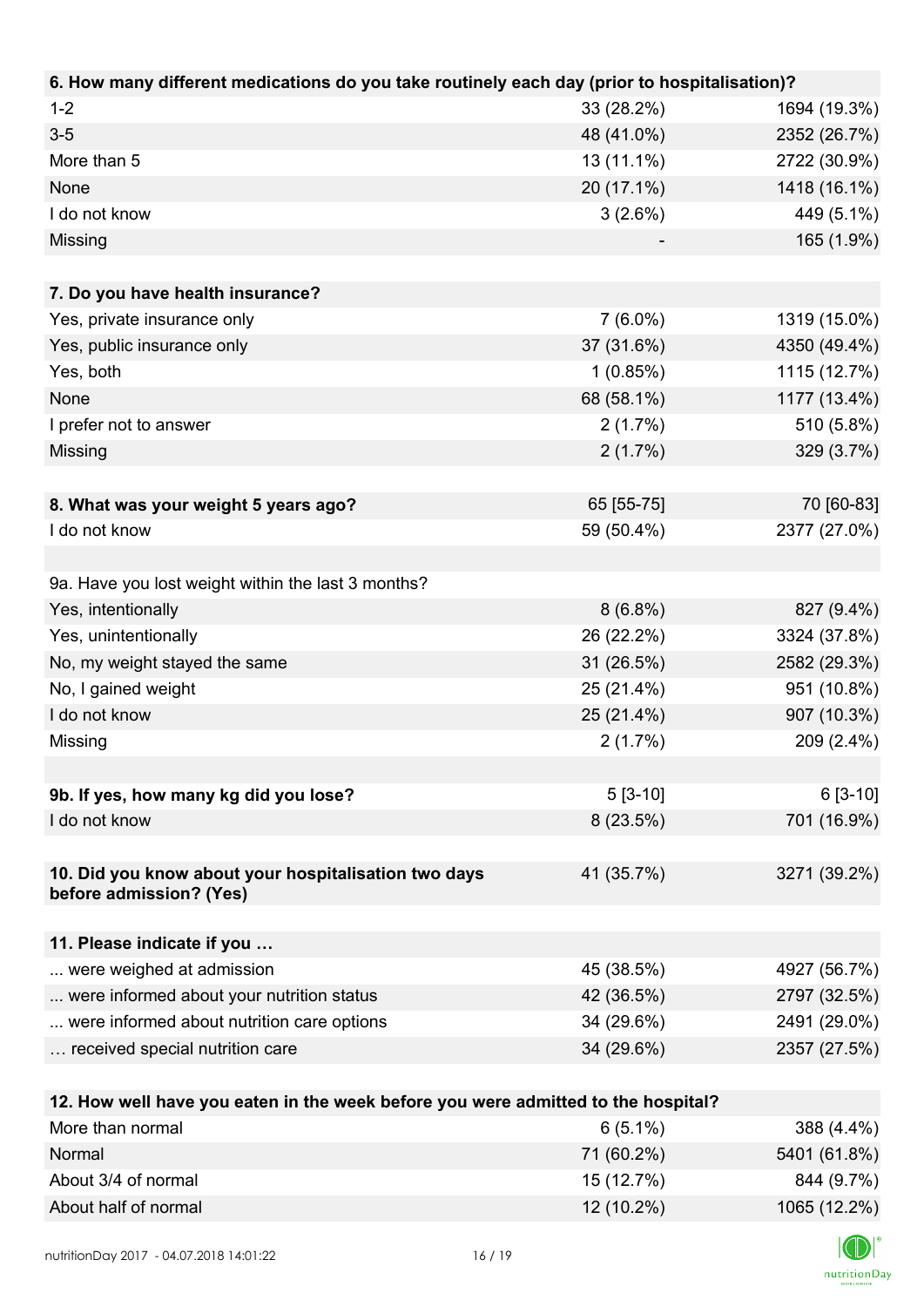| About a quarter to nearly nothing                                              | 13 (11.0%) | 791 (9.0%)   |
|--------------------------------------------------------------------------------|------------|--------------|
| I do not know                                                                  | 1(0.85%)   | 88 (1.0%)    |
| Missing                                                                        |            | 167 (1.9%)   |
|                                                                                |            |              |
| 13. In general, how satisfied are you with the food at the hospital?           |            |              |
| Very satisfied                                                                 | 27 (22.9%) | 2368 (27.1%) |
| Somewhat satisfied                                                             | 49 (41.5%) | 2629 (30.1%) |
| <b>Neutral</b>                                                                 | 14 (11.9%) | 1752 (20.0%) |
| <b>Dissatisfied</b>                                                            | 18 (15.3%) | 691 (7.9%)   |
| Very dissatisfied                                                              | 2(1.7%)    | 261 (3.0%)   |
| I do not know                                                                  | $7(5.9\%)$ | 726 (8.3%)   |
| Missing                                                                        | 1(0.85%)   | 317 (3.6%)   |
|                                                                                |            |              |
| 14. Did you get any help with eating TODAY?                                    |            |              |
| Yes, from family or friends                                                    | 29 (24.6%) | 978 (11.2%)  |
| Yes, from hospital staff                                                       | $9(7.6\%)$ | 581 (6.6%)   |
| <b>No</b>                                                                      | 74 (62.7%) | 6652 (76.1%) |
| I do not know                                                                  | 1(0.85%)   | 113 (1.3%)   |
| Missing                                                                        | $5(4.2\%)$ | 420 (4.8%)   |
|                                                                                |            |              |
| 15. Were you able to eat without interruption TODAY?<br>(Yes)                  | 89 (79.5%) | 6110 (74.6%) |
|                                                                                |            |              |
| 16a. Please indicate how much hospital food you ate for lunch or dinner TODAY: |            |              |
| About all                                                                      | 37 (31.4%) | 4213 (48.2%) |
| 1/2                                                                            | 42 (35.6%) | 2075 (23.7%) |
| 1/4                                                                            | 33 (28.0%) | 1064 (12.2%) |
| Nothing                                                                        | $6(5.1\%)$ | 1004 (11.5%) |
| Missing                                                                        |            | 388 (4.4%)   |
| 16b. The portion size of the meal I ordered TODAY was                          |            |              |
| Standard                                                                       | 70 (59.3%) | 5611 (64.2%) |
| Smaller                                                                        | 3(2.5%)    | 811 (9.3%)   |
| Larger                                                                         | $6(5.1\%)$ | 344 (3.9%)   |
| I do not know                                                                  | 24 (20.3%) | 884 (10.1%)  |
| Missing                                                                        | 15 (12.7%) | 1094 (12.5%) |
|                                                                                |            |              |
| 17. If you did not eat everything of your meal, please tell us why:            |            |              |
| I did not like the type of food offered                                        | 25 (30.9%) | 608 (14.7%)  |
| I did not like the smell/taste of the food                                     | 11 (13.6%) | 474 (11.4%)  |
| The food did not fit my cultural/religious preferences                         | $1(1.2\%)$ | 54 (1.3%)    |
| The food was too hot                                                           | $1(1.2\%)$ | 15 (0.36%)   |
| The food was too cold                                                          | 11 (13.6%) | 95(2.3%)     |
| Due to food allergy/intolerance                                                | 2(2.5%)    | 27 (0.65%)   |
| I was not hungry at that time                                                  | 16 (19.8%) | 709 (17.1%)  |
|                                                                                |            |              |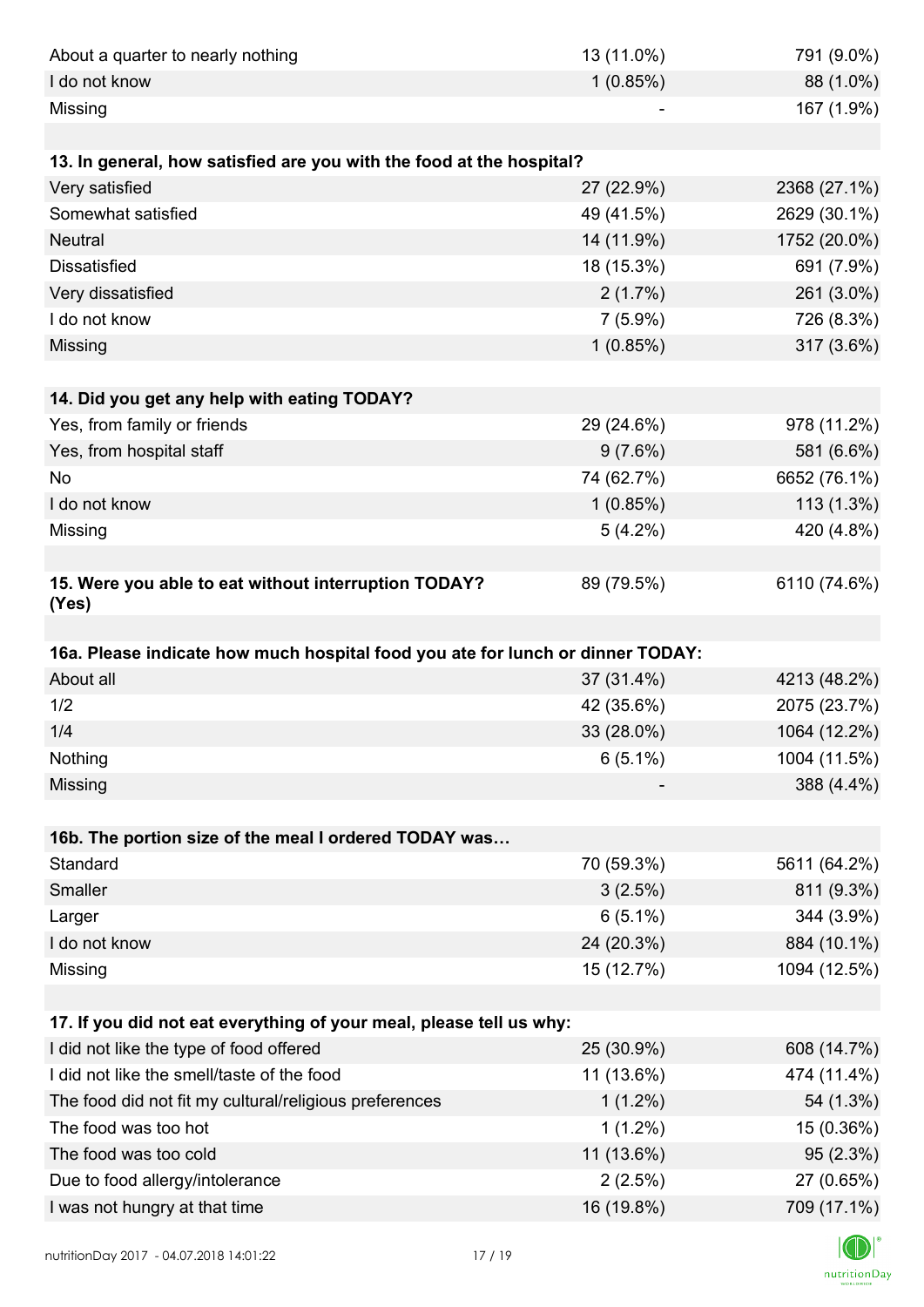| I do not have my usual appetite                                                      | 29 (35.8%)  | 1167 (28.2%) |
|--------------------------------------------------------------------------------------|-------------|--------------|
| I have problems chewing/swallowing                                                   | $8(9.9\%)$  | 239 (5.8%)   |
| I normally eat less than what was served                                             | 19 (23.5%)  | 457 (11.0%)  |
| I had nausea/vomiting                                                                | $5(6.2\%)$  | 345 (8.3%)   |
| I was too tired                                                                      | 14 (17.3%)  | 227 (5.5%)   |
| I cannot eat without help                                                            |             | 73 (1.8%)    |
| I was not allowed to eat                                                             | 2(2.5%)     | 460 (11.1%)  |
| I had an exam, surgery, or test and missed my meal                                   | $1(1.2\%)$  | 243 (5.9%)   |
| I did not get requested food                                                         |             | 54 (1.3%)    |
| No answer given                                                                      | 2(2.5%)     | 510 (12.3%)  |
|                                                                                      |             |              |
| 18. Enter the number of glasses/cups of the drinks you consumed in the last 24 hours |             |              |
| Water                                                                                | $4[3-7]$    | $3[2-5]$     |
| Tea                                                                                  | $1[1-2]$    | $1[0-2]$     |
| Coffee                                                                               | $0 [0-2]$   | $1[0-2]$     |
| <b>Milk</b>                                                                          | $1[0-2]$    | $1[0-1]$     |
| Fruit juice                                                                          | $1[0-2]$    | $1[0-2]$     |
| Soft drinks                                                                          | $0 [0-0]$   | $0 [0-1]$    |
| Nutrition drink                                                                      | $0 [0-0]$   | $0[0-1]$     |
| Other                                                                                | $0 [0-0]$   | $0 [0-1]$    |
|                                                                                      |             |              |
| 19a. Did you eat any food apart from hospital food<br><b>TODAY?</b>                  | 36 (33.0%)  | 2179 (27.2%) |
| 19b. If yes, what did you eat?                                                       |             |              |
| Sweet snacks                                                                         | $7(19.4\%)$ | 548 (25.1%)  |
| Salty snacks                                                                         | $5(13.9\%)$ | 290 (13.3%)  |
| Homemade food                                                                        | 11 (30.6%)  | 320 (14.7%)  |
| Fruits                                                                               | $4(11.1\%)$ | 774 (35.5%)  |
| Dairy products                                                                       | $8(22.2\%)$ | 221 (10.1%)  |
| Food delivered/restaurant                                                            | 5(13.9%)    | 85 (3.9%)    |
| Sandwich                                                                             | 6(16.7%)    | 145 (6.7%)   |
| Other                                                                                | $1(2.8\%)$  | 429 (19.7%)  |
|                                                                                      |             |              |
| 20. How has your food intake changed since your hospital admission?                  |             |              |
| Increased                                                                            | 21 (17.8%)  | 1201 (13.7%) |
| Decreased                                                                            | 37 (31.4%)  | 2809 (32.1%) |
| Stayed the same                                                                      | 50 (42.4%)  | 3616 (41.4%) |
| I do not know                                                                        | $8(6.8\%)$  | 601 (6.9%)   |
| Missing                                                                              | 2(1.7%)     | 517 (5.9%)   |
|                                                                                      |             |              |
| 21. TODAY I feel                                                                     |             |              |
| Stronger than at admission                                                           | 70 (59.3%)  | 3792 (43.4%) |
| Weaker than at admission                                                             | 9(7.6%)     | 1514 (17.3%) |
| Same as at admission                                                                 | 19 (16.1%)  | 2454 (28.1%) |
|                                                                                      |             |              |